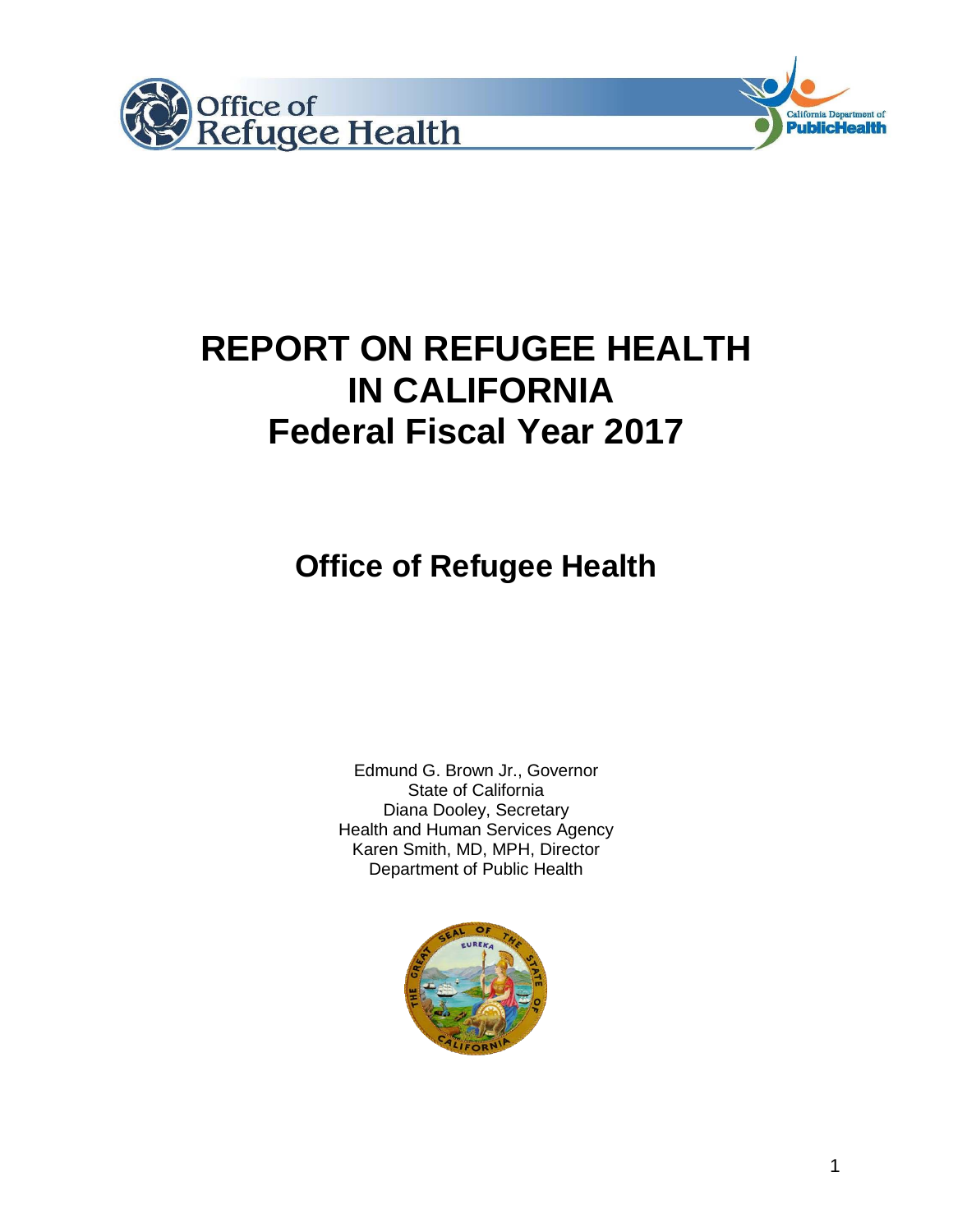| Data Tables FFY 2016-2017 |
|---------------------------|
|                           |
|                           |
|                           |
|                           |
|                           |
| Figures FFY 2016-2017     |
|                           |
|                           |
|                           |
|                           |
| Appendix FFY 2004-2017    |
|                           |
|                           |
|                           |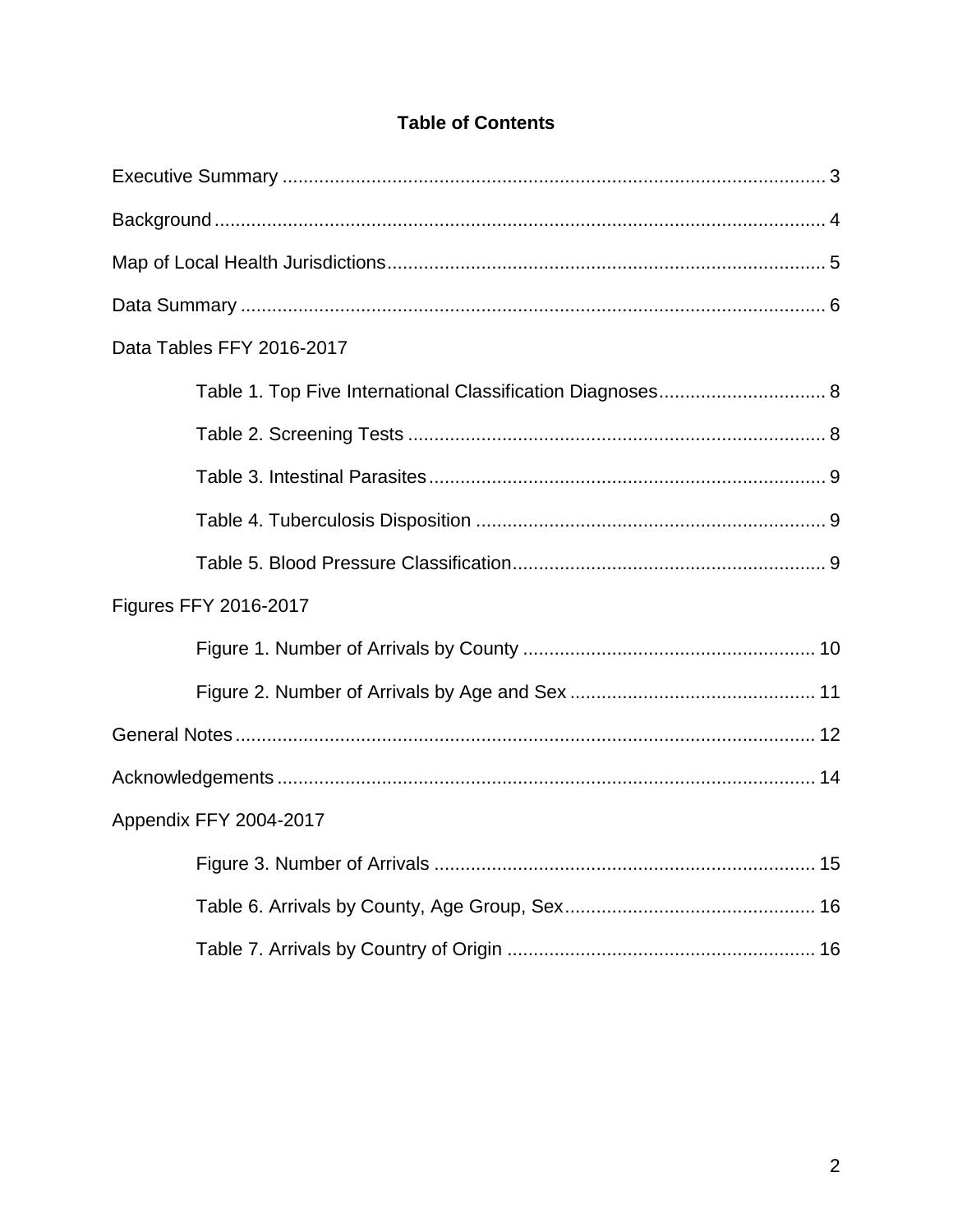# **EXECUTIVE SUMMARY**

(Note: All reference to years is based on federal fiscal year [FFY] October 1 - September 30.)

The Office of Refugee Health (ORH) Data Report is prepared annually to provide an overview of the most recent data on demographic characteristics and health conditions data among the refugee population in California. In FFY 2017, the number of arriving refugees decreased slightly when compared to the previous year. However, data continues to show significant health screening results in regards to infectious diseases, chronic disease indicators and health risk factors.

The intended purpose of this report is to inform state and local refugee stakeholders in planning and assessment of policy development relating to refugee resettlement and resource allocation. Furthermore, the data analyzed over time, geography and demographic characteristics will allow ORH and other state and local public health programs to better assess the health disparities among this population. As the largest recipient state of arriving refugees in the nation, continued monitoring and surveillance is essential to promote long-term success and a healthy quality of life.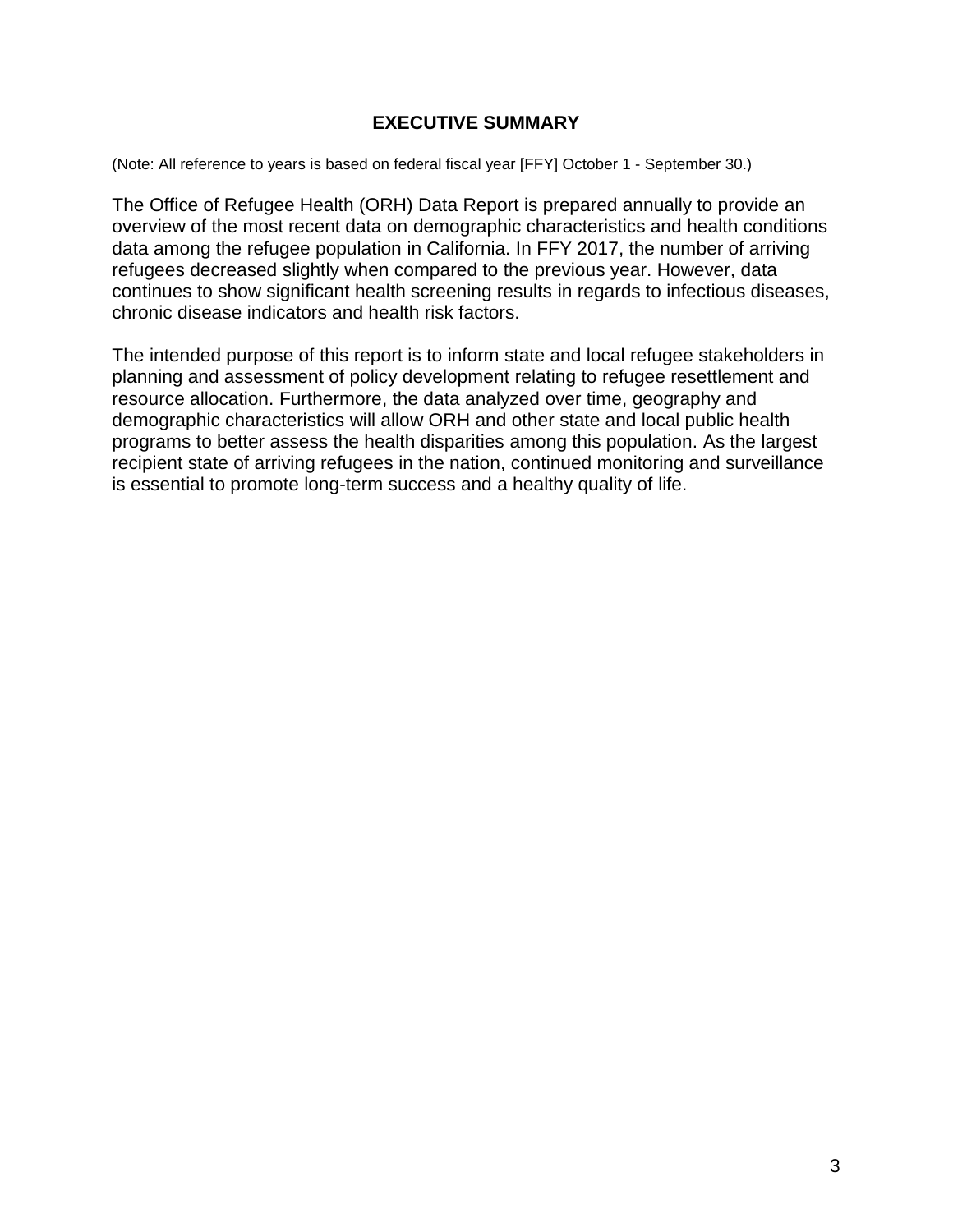### **BACKGROUND**

The Refugee Act of 1980 was passed by Congress in order to standardize resettlement services for all refugees admitted to the U.S. The Act also provides the legal basis for The Office of Refugee Resettlement (ORR) to provide federal funding and services to refugees at state and local levels. With funding from ORR, the California Department of Public Health (CDPH), ORH was established in 1981 to provide statewide leadership in refugee health and to coordinate refugee health services in California. The framework for CDPH/ORH is built upon leading state and national recommendations for refugee health that includes the provision of comprehensive health assessments, culturally and linguistically competent services, health education and promotion activities, and data collection and surveillance.

Under the Refugee Health Assessment Program (RHAP), the CDPH/ORH allocates federal Refugee Medical Assistance funds from the ORR to refugee impacted local health jurisdictions (LHJs) statewide. As shown on the map on page 5, the LHJs are categorized by funded vs fee-for-service. LHJs plan and coordinate with public and private health providers, mental health providers, social services agencies, communitybased organizations, voluntary agencies, etc., to enhance access to health care for refugees. The health and demographic information collected by LHJs provides early diagnosis, intervention, referral and health education for chronic and communicable diseases, intervention for immunizations for children and adults, continuity of care through medical record transfer, and statewide standardization of services provided.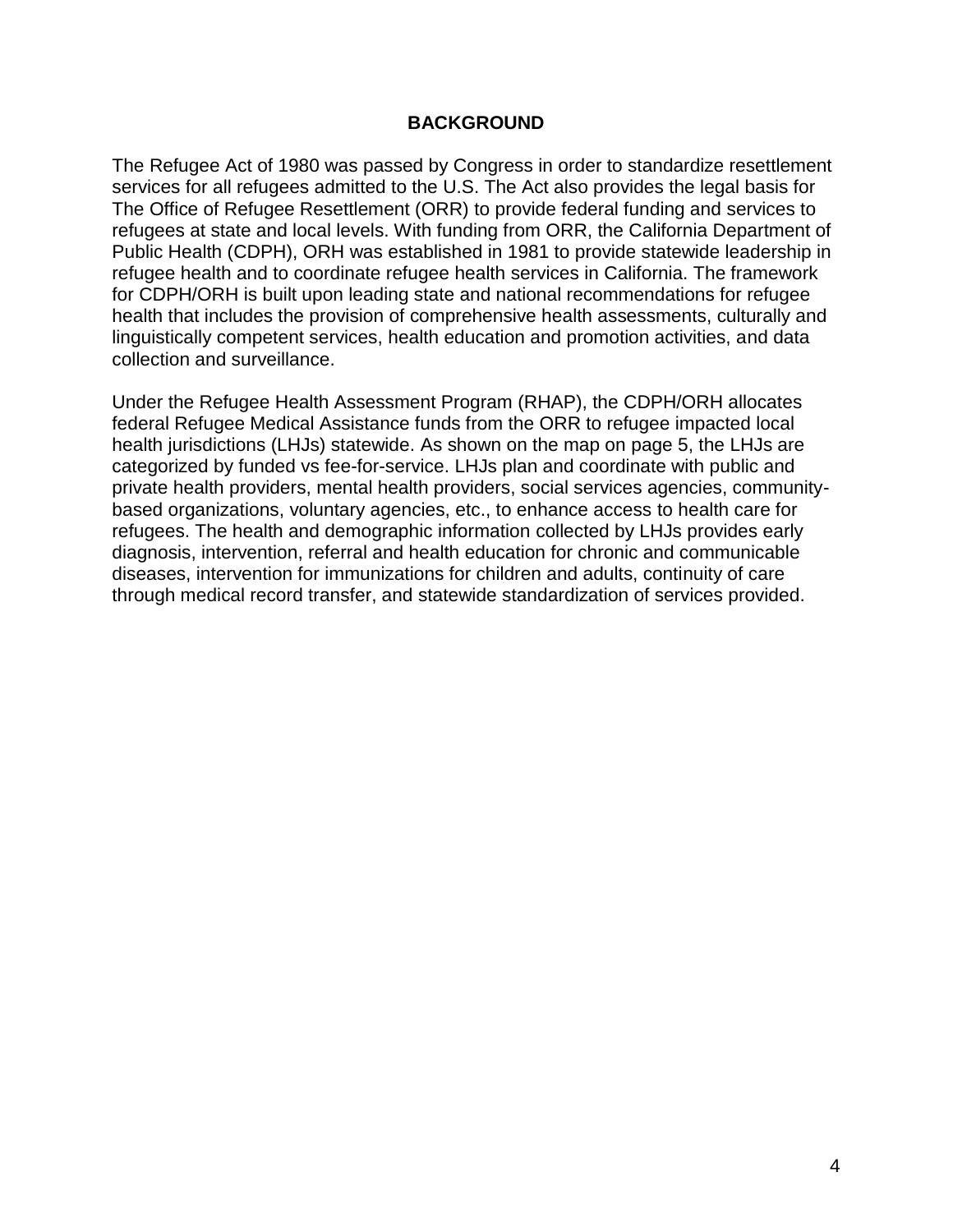**Office of Refugee Health Local Health Jurisdictions FFY 2016-2017**

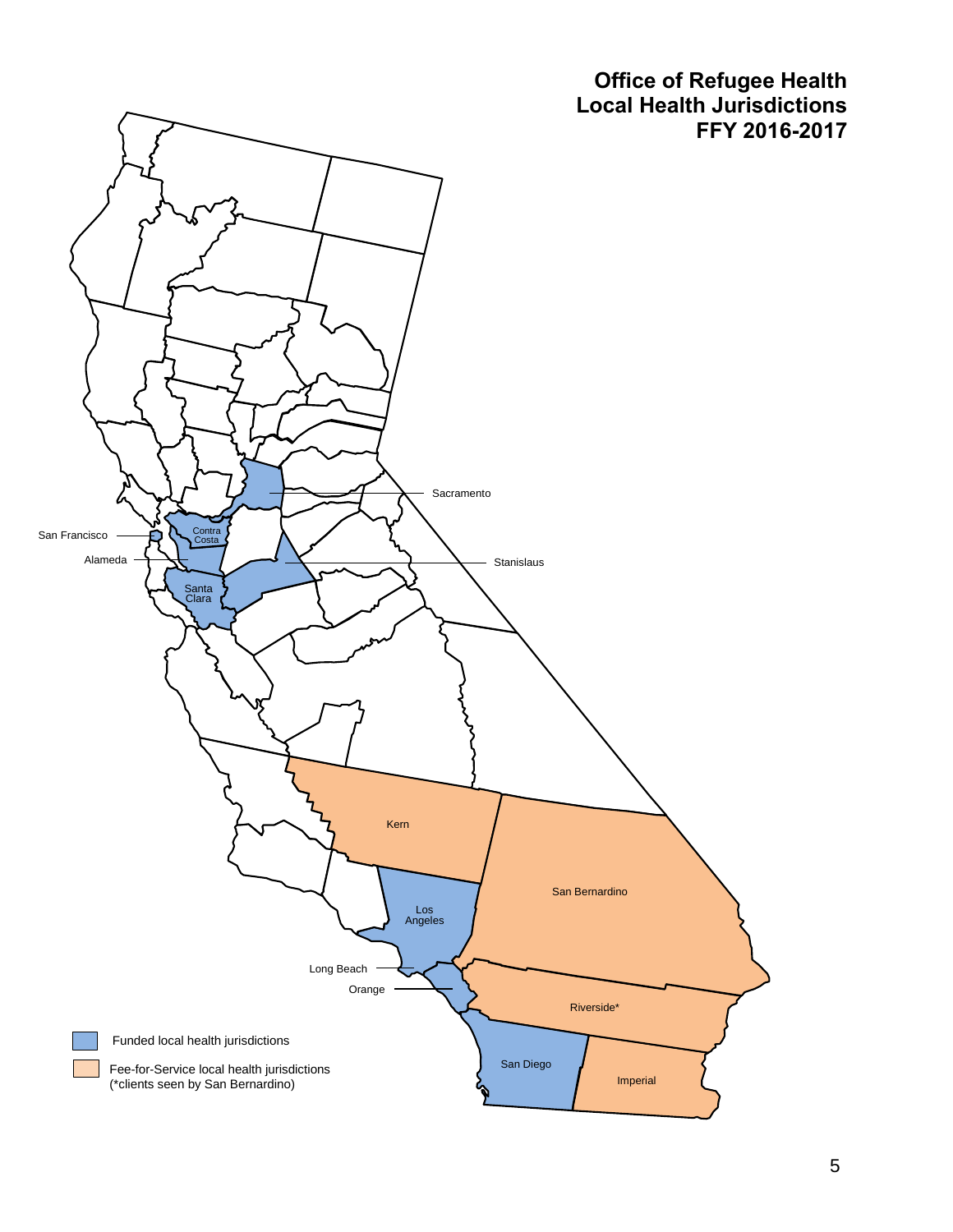# **DATA SUMMARY**

For the past 4 years, approximately 70,000-85,000 refugees resettle in the United States annually with the state of California receiving 15% to 17% refugees. However, executive orders enacted in 2017 reduced refugee admissions from 110,000 to 50,000. The actual number of arrivals into the U.S. were 53,716 (U.S. Department of State, Bureau of Population, Refugees and Migration). With the refugee ceiling admissions for the FFY18 lowered to 45,000, the expected number of arrivals will continue to decrease throughout the U.S.

Data collected by LHJs are entered into Refugee Health Information System (RHEIS)\* and undergo quality control measures for analysis. Methods of analysis include descriptive, trend, and ratios. The report includes demographic data for FFY 2004-2017, with significant health screening data for FFY 2017. The number of arrivals represent completed health assessments conducted at the LHJs.

During the period of 2004 through 2017 [Table 7-Appendix], California received over 127,000 refugees from 161 different countries, speaking more than 144 different languages. In FFY 2017, California received 72% of refugees who originated from the following top three countries: Afghanistan (52%), Iran (12%), and Iraq (8%). The number of arrivals into California slightly decreased by 5.3% from 2016 [See Figure 3 from Appendix]. A total of 11,563 arrivals from 81 countries [Table 7-Appendix] underwent a health assessment within 90 days of arrival. The distribution of arrivals across the LHJs is as follows: Sacramento (44.5%), San Diego (16.4%), Los Angeles (16.4%), Stanislaus (6.4%), Alameda (4.8%), Orange (3.6%), Contra Costa (3.0%), San Francisco (2.2%), and Santa Clara (1.5%) (Figure 1 and Table 6-Appendix). In the past 3 years, the county distribution has remained relatively the same with the exception of Sacramento, which has increased by 52%. As shown in Figure 2, the median age at arrival was 27 and the gender distribution was 47% female and 53% male. Of the varying age groups, regardless of sex, the largest group of arrivals (27%) were 30-50 years old.

In order to maintain consistency with Center for Disease Control and Prevention (CDC) medical guidelines, RHEIS collects health screening information that aims to improve the health of the refugee population. These are based on principles of best practices and include screenings for clinical conditions that are suggestive of underlying disorders. Since refugees come from diverse regions of the world that are predisposed to health risks and diseases, domestic screening and evaluation is important for newly arrived refugees. Based on International Classification of Diagnoses (ICDs) for 2014, of the total top ten diagnosis cases (5,711), dental caries were the highest reported diagnosis among arrivals at 18.6% [Table 1].

The screening tests in Table 2 were selected as conditions commonly detected among refugees upon arrival. The screening guideline\* outlines individuals who are required to obtain the screening tests according to age, sex, and country of origin. Of the 11,563 screened cases, the following reported tests were required for all refugees arriving into California: Hepatitis B surface antigen (HbsAg), Strongyloides, HIV, and glucose. 1.2%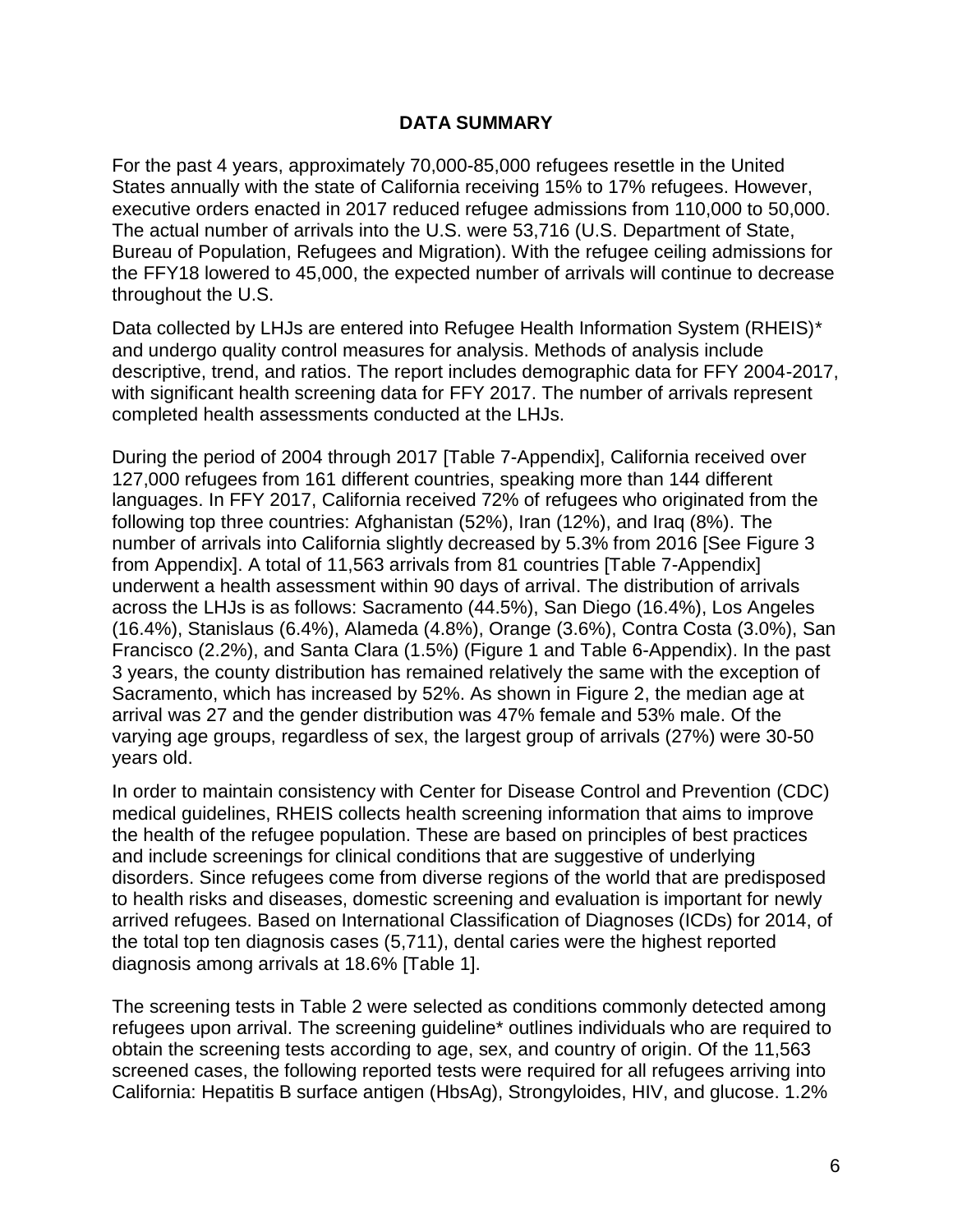tested positive for HbsAg, 2.3% positive for Strongyloides, 0.1% positive for HIV, and 12.5% (random) and 11.5% (fasting) had elevated glucose levels.

Of arrivals with an African country of origin, 423 of the 457 refugees were screened for Schistosomiasis. 28.3% of the valid data (excludes not applicable) tested positive. For those with missing screening results, presumptive treatment were completed in the predeparture country.

Individuals within a specific age group were screened for the following tests: syphilis, chlamydia, pregnancy, lipid panel, and lead\*. In recent years, refugee children in the U.S. have shown increased average rates of blood lead level (BLL) of 5 mcg/dl or above. Thus, we focused our evaluation on refugee children (0-16 years of age). Among the 4,703 cases screened for lead levels, 27.7% reported elevated lead levels.

In general, optimal lipid levels help maintain a healthy heart and lower the risk of heart attack or stroke. Thus, the results of the lipid panel plus other risk factors will help determine a person's overall risk of coronary heart disease. Of those screened (2,135), 51.3% had low levels of high-density lipoprotein (HDL) cholesterol, 45.6% elevated levels of total cholesterol, 51.9% elevated levels of triglycerides, and 36.9% elevated levels of low-density lipoprotein (LDL) cholesterol. These are based on the reference ranges according to the recommendations of the National Cholesterol Education Program (NCEP)\*.

With the continuing rise of refugee women arriving in the U.S., the need to address the reproductive health outcomes of this population is essential. In total, 4.8% tested positive for being pregnant at the time of the assessment. Of the reported infectious diseases, 1.3% tested positive for chlamydia while 0.6% tested positive for syphilis.

According to the ova and parasite test results [Table 3], the highest reportable parasite was Blastocystis Hominis (40.1%). Detected parasites were identified from either of the two stool samples collected at the time of the assessment. Parasites on the list were considered pathogenic or nonpathogenic according to the CDC Intestinal Parasite Guideline.

In regards to tuberculosis disposition [Table 4], 9% arrivals were classified as latent tuberculosis infection (TB II and TB IV) while 90.7% had no TB exposure. Of the total arrivals (18 years and older) with reported blood pressure (5,830), 12% were at risk for hypertensive, while 38.9% were defined as prehypertensive [Table 5]. Individuals with significant health screening findings received further treatment as needed from their primary care physician.

\* See General Notes for more information on screening guideline and limitations to the data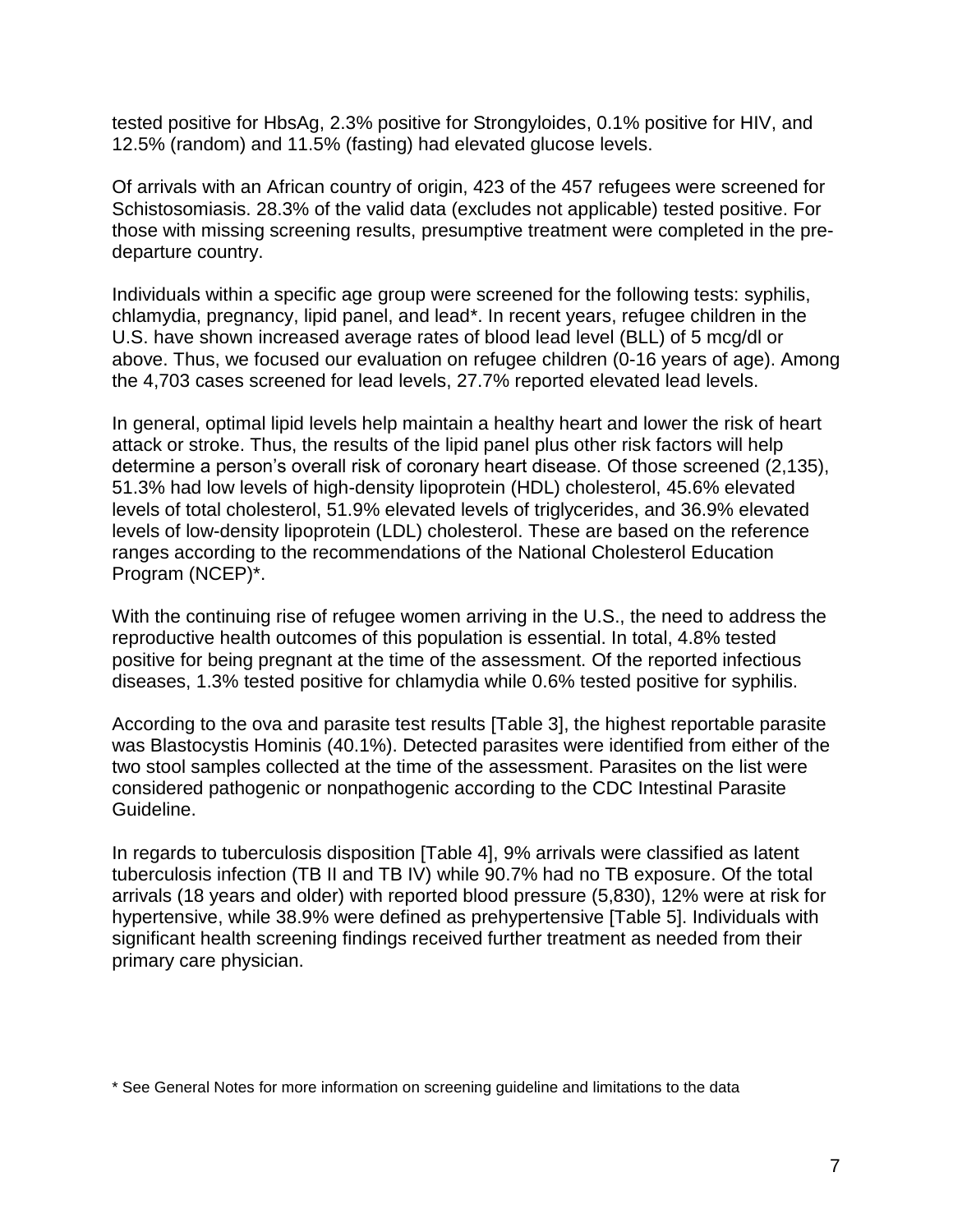# **HEALTH SCREENING DATA TABLES**

| Table 1. Top Five International Classficiation of Diseases (ICDs) Among Arrivals*: California FFY 2016-2017 |      |       |  |  |  |  |  |  |  |  |  |
|-------------------------------------------------------------------------------------------------------------|------|-------|--|--|--|--|--|--|--|--|--|
| Diagnoses                                                                                                   | No.  | %     |  |  |  |  |  |  |  |  |  |
| Dental Caries                                                                                               | 2999 | 18.6% |  |  |  |  |  |  |  |  |  |
| Obesity                                                                                                     | 820  | 5.1%  |  |  |  |  |  |  |  |  |  |
| Anemia                                                                                                      | 733  | 4.5%  |  |  |  |  |  |  |  |  |  |
| Hyperlipidemia                                                                                              | 691  | 4.3%  |  |  |  |  |  |  |  |  |  |
| Hypertension                                                                                                | 468  | 2.9%  |  |  |  |  |  |  |  |  |  |

\* Health assessments completed by County Refugee Health Program for Federal Fiscal Year (FFY): Oct 1-Sept 30

| Table 2. Screening Tests* by Results: California FFY 2016-2017 |      |                                                   |                                          |               |  |  |
|----------------------------------------------------------------|------|---------------------------------------------------|------------------------------------------|---------------|--|--|
|                                                                |      | Availability of valid data* for<br>screening test | Cases with positive/elevated†<br>results |               |  |  |
| <b>Screening Tests</b>                                         | No.  | $\%$                                              | No.                                      | $\frac{0}{0}$ |  |  |
| Hepatitis B Surface Antigen (HBsAg)                            | 9661 | 83.6%                                             | 116                                      | 1.2%          |  |  |
| Schistosomiasis                                                | 106  | 0.9%                                              | 30                                       | 28.3%         |  |  |
| Strongyloides                                                  | 7049 | 61.0%                                             | 160                                      | 2.3%          |  |  |
| Human Immunodeficiency Virus (HIV) Antibody                    | 9364 | 81.0%                                             | 12                                       | 0.1%          |  |  |
| Syphilis                                                       | 6416 | 55.5%                                             | 40                                       | 0.6%          |  |  |
| Chlamydia                                                      | 820  | 7.1%                                              | 11                                       | 1.3%          |  |  |
| <b>Total Cholesterol</b>                                       | 1540 | 13.3%                                             | 702                                      | 45.6%         |  |  |
| High-density Lipoprotein (HDL) Cholesterol                     | 1547 | 13.4%                                             | 794                                      | 51.3%         |  |  |
| Low-density Lipoprotein (LDL) Cholesterol                      | 1523 | 13.2%                                             | 562                                      | 36.9%         |  |  |
| <b>Triglycerides</b>                                           | 1539 | 13.3%                                             | 798                                      | 51.9%         |  |  |
| Pregnancy                                                      | 2620 | 22.7%                                             | 126                                      | 4.8%          |  |  |
| Serum Glucose (Random)                                         | 6616 | 57.2%                                             | 827                                      | 12.5%         |  |  |
| Serum Glucose (Fasting)                                        | 696  | 6.0%                                              | 80                                       | 11.5%         |  |  |
| <b>Blood Lead</b>                                              | 3893 | 33.7%                                             | 1078                                     | 27.7%         |  |  |

\*A total of 11,563 cases were screened for FFY 2016-2017

† Case responses with missing values or "not applicable" were excluded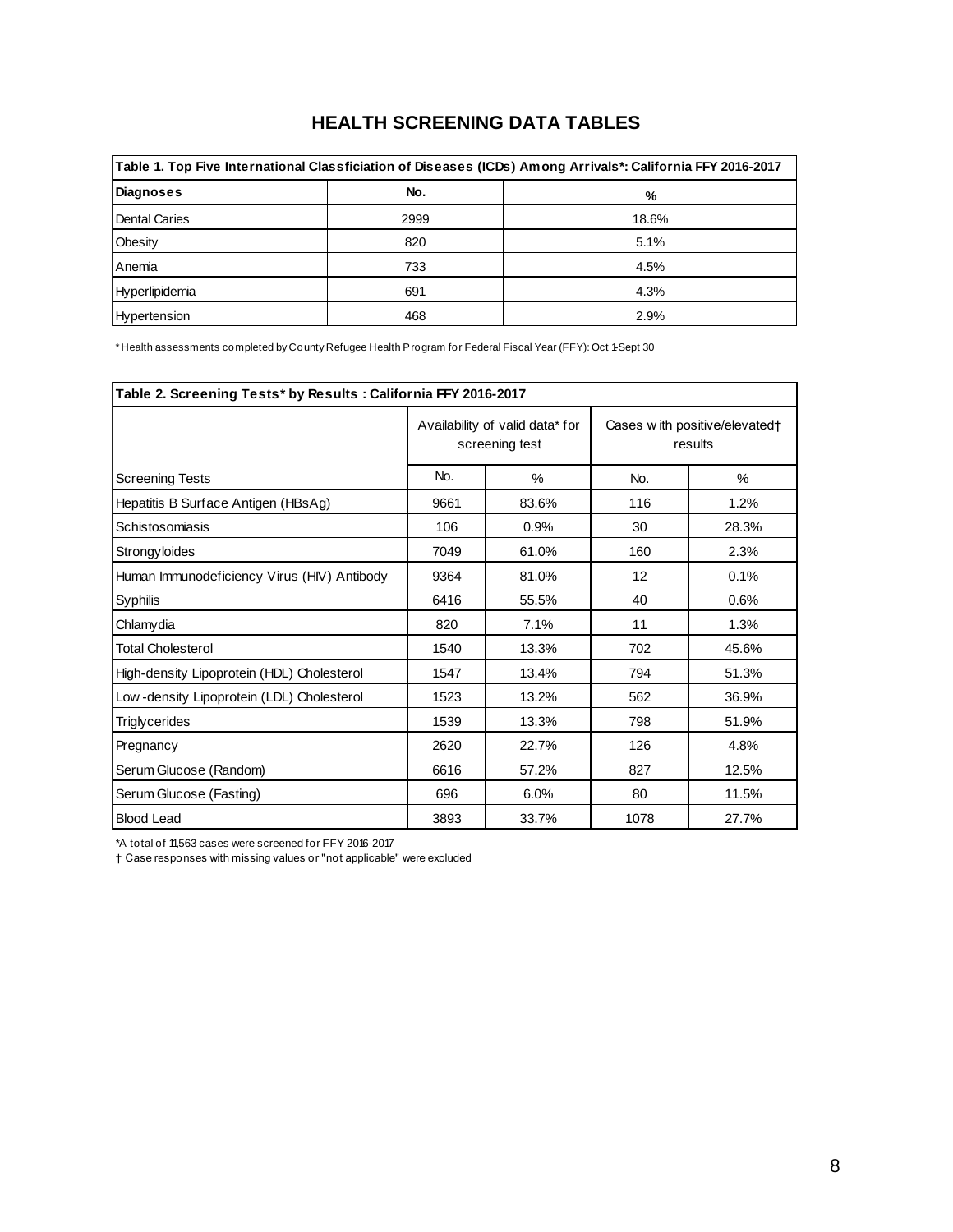| Table 3. Intestinal Parasites Detected by Stool Examination: California FFY 2016-2017 |      |       |
|---------------------------------------------------------------------------------------|------|-------|
| <b>Parasites</b>                                                                      | No.  | %     |
| Blastocystis hominis†                                                                 | 1932 | 40.1% |
| Entamoeba coli‡                                                                       | 706  | 14.7% |
| Endolimax nana‡                                                                       | 633  | 13.1% |
| Giardia Intestinalis*                                                                 | 596  | 12.4% |
| Dientamoeba fragilis†                                                                 | 446  | 9.3%  |
| Entamoeba histolytica*                                                                | 115  | 2.4%  |
| Entamoeba hartmanni‡                                                                  | 97   | 2.0%  |
| Chilomastix mesnili‡                                                                  | 96   | 2.0%  |
| Ascaris lumbricoides*                                                                 | 71   | 1.5%  |
| lodamoeba buetschlii‡                                                                 | 70   | 1.5%  |
| Hymenolepiasis*                                                                       | 35   | 0.7%  |
| Entamoeba dispar‡                                                                     | 14   | 0.3%  |

\* Pathogenic

† Controversial (pathogenic/nonpathogenic)

‡ Nonpathogenic

Note: Data presented refer to cases not individuals.

Based on CDC Intestinal Parasite Guidelines for Domestic M edical Examination for Newly Arrived Refugees (2013)

| Table 4. Tuberculosis Disposition Among Arrivals*: California FFY 2016-2017 |      |       |  |  |  |  |  |  |  |  |  |
|-----------------------------------------------------------------------------|------|-------|--|--|--|--|--|--|--|--|--|
| <b>TB Disposition</b>                                                       | No.  | %     |  |  |  |  |  |  |  |  |  |
| TB Class 0 (No TB exposure, not infected)                                   | 9225 | 90.7% |  |  |  |  |  |  |  |  |  |
| TB Class II (TB infection, no disease)                                      | 896  | 8.8%  |  |  |  |  |  |  |  |  |  |
| TB Class IV (TB, not clinically active)                                     | 22   | 0.2%  |  |  |  |  |  |  |  |  |  |
| TB Class I (TB exposure, no infection)                                      | 26   | 0.3%  |  |  |  |  |  |  |  |  |  |

\* Health assessments completed by County Refugee Health Program for Federal Fiscal Year (FFY): Oct 1-Sept 30

|                 | Table 5. Blood Pressure Classification among Adults*: California FFY 2016-2017 |     |                   |       |       |  |  |  |  |  |  |  |  |  |
|-----------------|--------------------------------------------------------------------------------|-----|-------------------|-------|-------|--|--|--|--|--|--|--|--|--|
| Category        | Systolic (mm Hg)                                                               |     | Diastolic (mm Hq) | Total | %     |  |  |  |  |  |  |  |  |  |
| Normal          | < 120                                                                          | and | < 80              | 2861  | 49.1% |  |  |  |  |  |  |  |  |  |
| Prehypertension | 120-139                                                                        | or  | 80-99             | 2268  | 38.9% |  |  |  |  |  |  |  |  |  |
| Hypertension    | 140 or higher                                                                  | or  | 90 or higher      | 701   | 12.0% |  |  |  |  |  |  |  |  |  |

\* Health assessments (18 years and older) completed by County Refugee Health Program for Federal Fiscal Year (FFY): Oct 1-Sept 30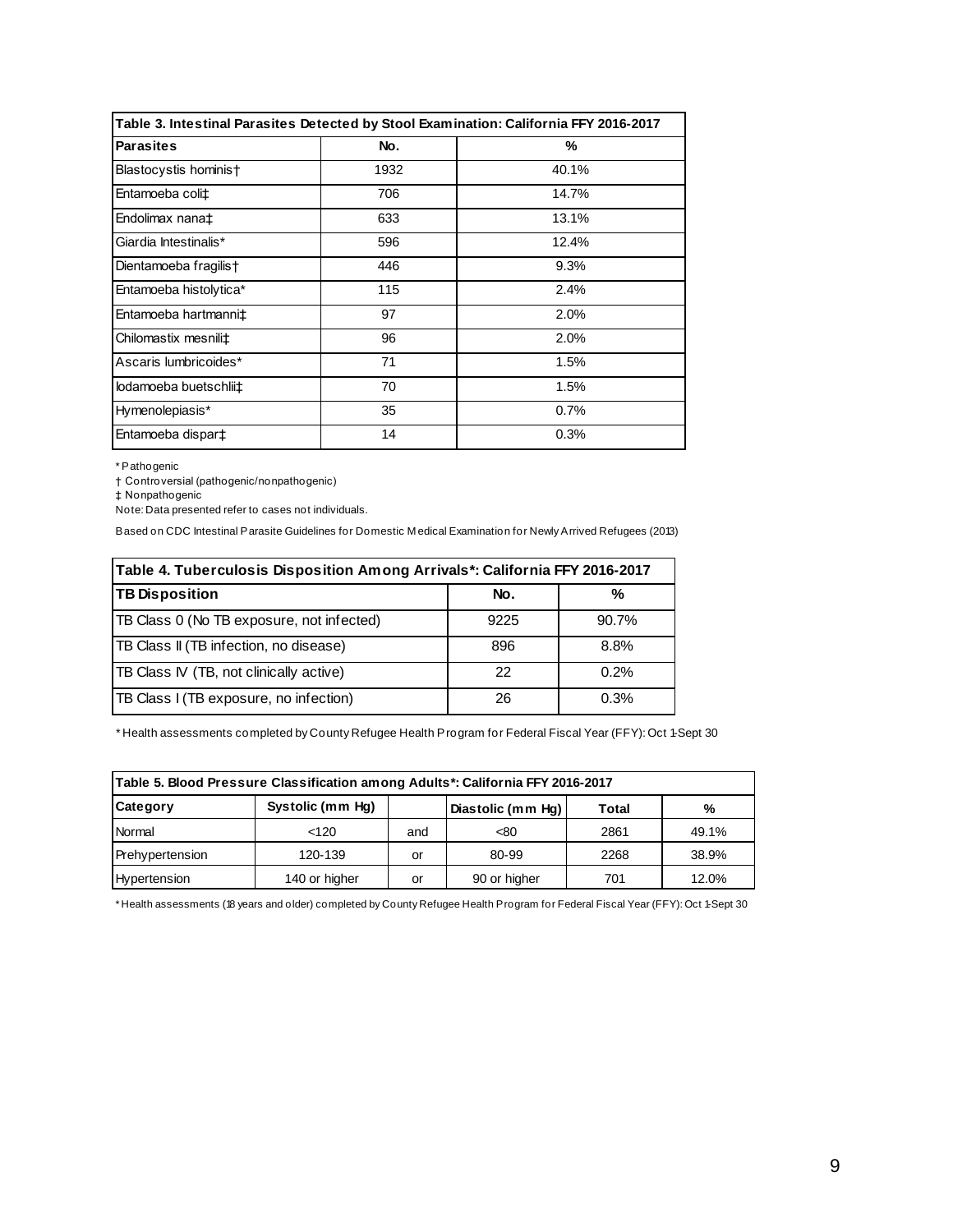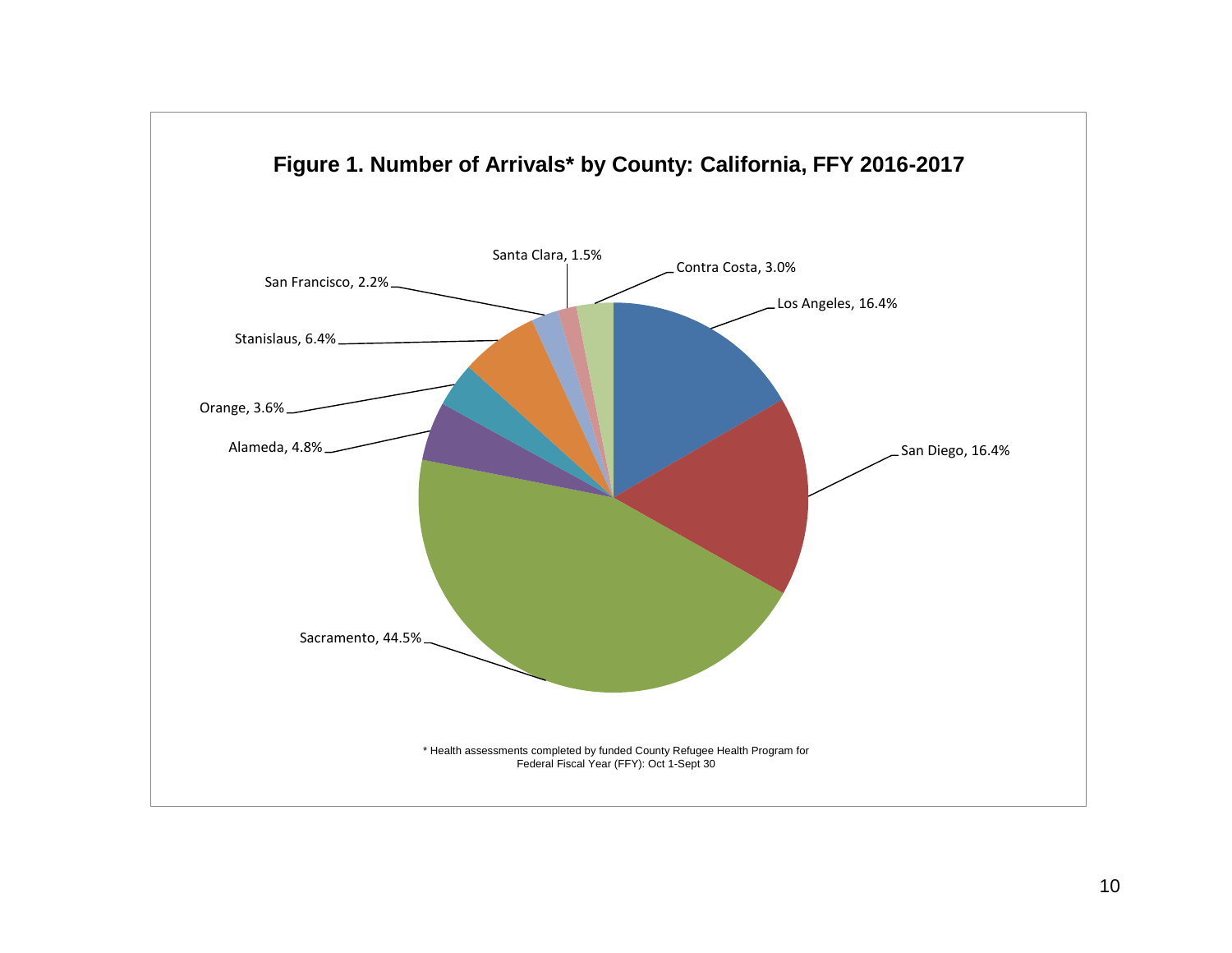

####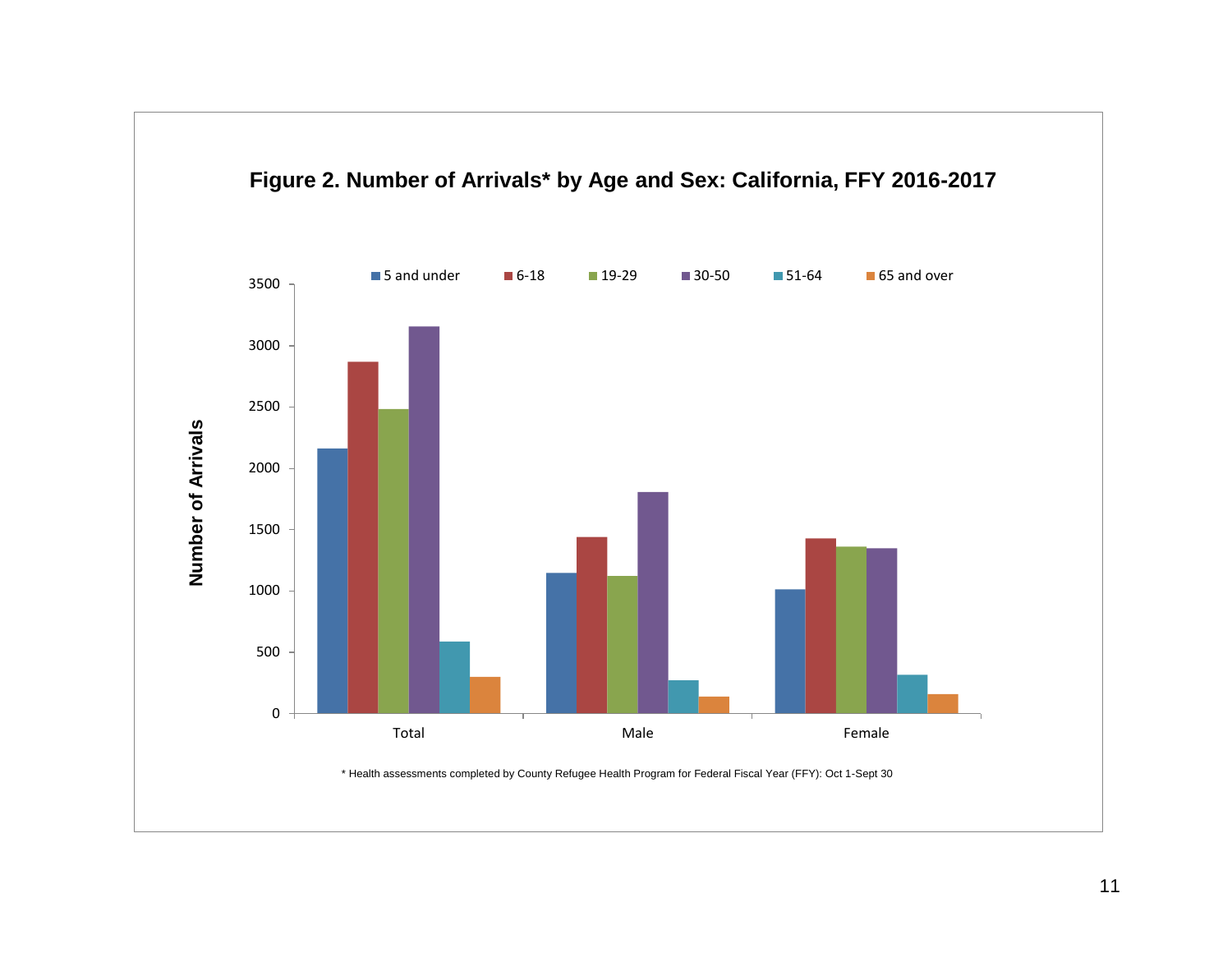# **GENERAL NOTES**

### *Screening Tests Guideline*

| <b>Tests</b>                           | All Refugees | Age/Sex Specific                                       | <b>Country Specific</b>           | Reference Values                                                                                                                                                                                                                                                                                                                                                                                |
|----------------------------------------|--------------|--------------------------------------------------------|-----------------------------------|-------------------------------------------------------------------------------------------------------------------------------------------------------------------------------------------------------------------------------------------------------------------------------------------------------------------------------------------------------------------------------------------------|
| Hepatitis B surface Antigen            | <b>XXX</b>   |                                                        |                                   | Reactive/Non-Reactive                                                                                                                                                                                                                                                                                                                                                                           |
| Human Immunodeficiency<br><b>Virus</b> | <b>XXX</b>   |                                                        |                                   | Positive/Negative                                                                                                                                                                                                                                                                                                                                                                               |
| Ova and Parasite<br>(2 stool samples)  | <b>XXX</b>   |                                                        |                                   | Positive/Negative                                                                                                                                                                                                                                                                                                                                                                               |
| Serum Glucose<br>(Random or Fasting)   | <b>XXX</b>   |                                                        |                                   | Elevated: 140 mg/dL or higher                                                                                                                                                                                                                                                                                                                                                                   |
| Strongyloides                          | <b>XXX</b>   |                                                        |                                   | Positive/Negative                                                                                                                                                                                                                                                                                                                                                                               |
| Schistosoma                            |              |                                                        | <b>XXX</b><br>(African Countries) | Positive/Negative                                                                                                                                                                                                                                                                                                                                                                               |
| <b>Blood Lead</b>                      |              | <b>XXX</b><br>$0 \leq 16$ yrs                          |                                   | Elevated: 5 µg/dL or higher                                                                                                                                                                                                                                                                                                                                                                     |
| Lipid Panel*<br>(Random or Fasting)    |              | <b>XXX</b><br>Male $\geq$ 35yrs<br>Female $\geq$ 45yrs |                                   | TOTAL CHOLESTEROL<br>Borderline high: 200-239 mg/dL<br>High: $>$ or =240 mg/dL<br><b>TRIGLYCERIDES</b><br>Borderline high: 150-199 mg/dL<br>High: 200-499 mg/dL<br>Very high: > or =500 mg/dL<br>HDL CHOLESTEROL<br>Males<br>$>$ or =40 mg/dL<br>Females<br>$>$ or =50 mg/dL<br>LDL CHOLESTEROL<br>Above Desirable: 100-129 mg/dL<br>Borderline high: 130-159 mg/dL<br>High: $>$ or = 160 mg/dL |
| Pregnancy                              |              | <b>XXX</b><br>Female                                   |                                   | Positive/Negative                                                                                                                                                                                                                                                                                                                                                                               |
| Syphilis<br>RPR (rapid plasma reagin)  |              | <b>XXX</b><br>$\geq 15$ yrs                            |                                   | Reactive/Non-Reactive                                                                                                                                                                                                                                                                                                                                                                           |
| Chlamydia                              |              | XXX<br>Female $>15$ to $\leq 25$<br>years              |                                   | Positive/Negative                                                                                                                                                                                                                                                                                                                                                                               |

\* Based on National Lipid Association and the National Cholesterol Education Program (NCEP)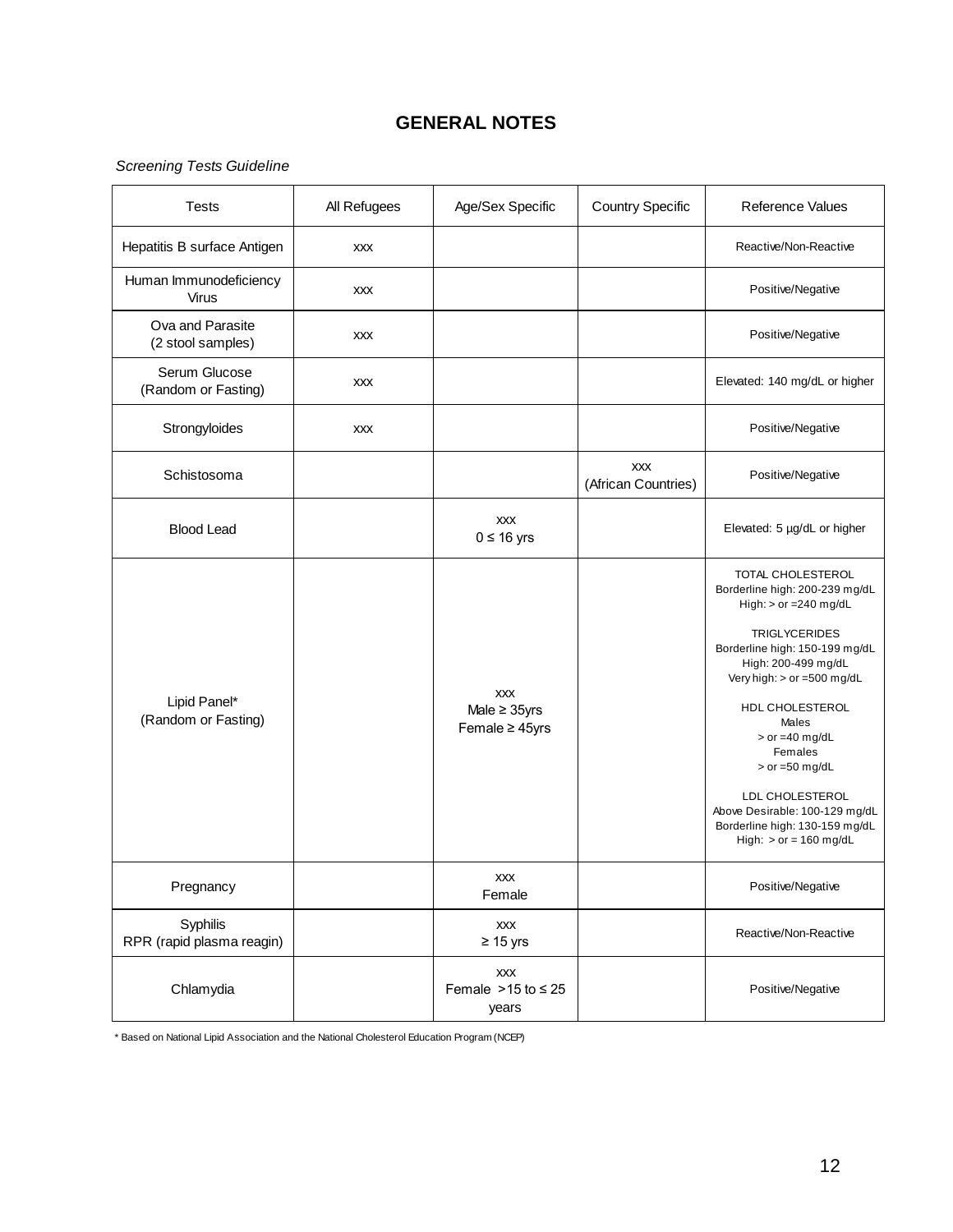# *Refugee Health Information System Overview*

The data represented in this report are gathered and transmitted by RHAP grantees into an online electronic database known as Refugee Health Information System (RHEIS). RHEIS serves as the tool that allows CDPH/ORH to improve and standardize the collection of quality, comprehensive data and to enhance processes for program planning and policy decisions and program management and oversight. RHEIS data also provides RHAP grantees data and reports to guide local planning efforts, ensure program performance and support local funding requests.

# *Limitations of Data*

ORH emphasizes the importance of collecting and maintaining valid and quality data. It is important to highlight potential limitations in existing data and interpretations to ensure the information is used appropriately. The following data limitations should be considered while viewing this report:

- The number of arrivals represents individuals, unless stated as cases. These eligible arrivals are screened by the LHJs under ORH program guidelines.
- Missing and/or unknown values are a result of incomplete assessments. Reasons may include (but not limited to): moved out of state, unable to locate, declined, used other provider or did not keep appointment.
- Some screening tests are age-specific, sex-specific, and country-specific. Recommendations may need to be altered based on the patient history, unanticipated/unrecognized health conditions, clinical judgment, cultural knowledge or family/social/medical history.
- Timeliness of data collection and data entry into RHEIS may vary depending on the lag time of each LHJs.
- ORH makes health screening recommendations based on CDC guideline updates.

Despite limitations, demographic and health screening data provides an important means to monitor and evaluate health status for the refugee population. The data can facilitate development of policies, improve clinical practice, inform others about the health status of the California refugee population and assist in resource allocations at the local and state levels to reduce disparities and prioritize health equity.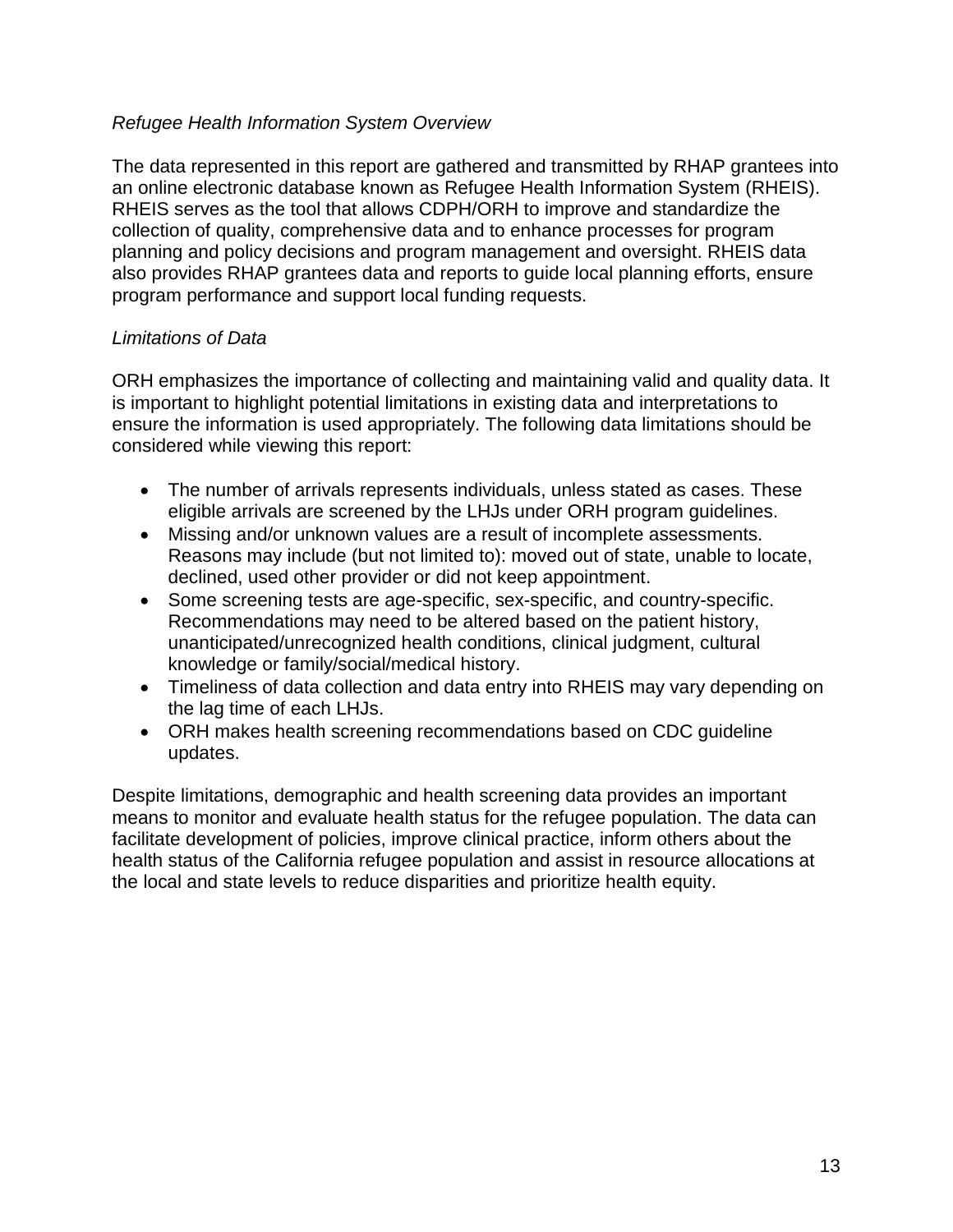## **ACKNOWLEDGEMENTS**

The success of the California Department of Public Health, Office of Refugee Health is largely attributable to the strength of its collaborative relationships with key partners at the federal, state, local, and community levels. Thus, the Office of Refugee Health would like to thank the Refugee Health Programs from the local health jurisdictions for their dedication and hard work. They not only provide the necessary medical screening but also the data for this publication. Lastly, the Office of Refugee Health would like to thank our funding agencies, the Office of Refugee Resettlement and the Centers for Disease Control and Prevention.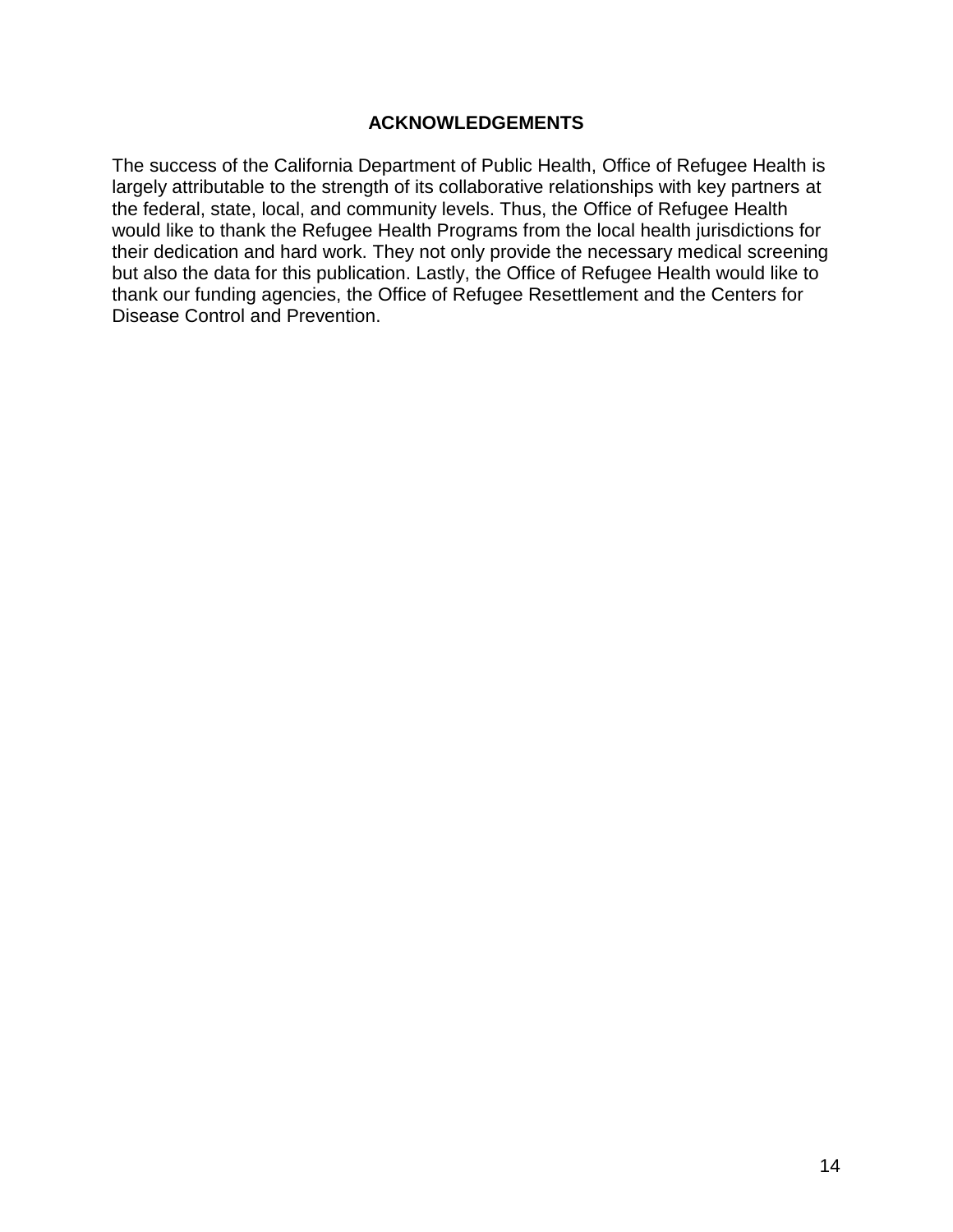

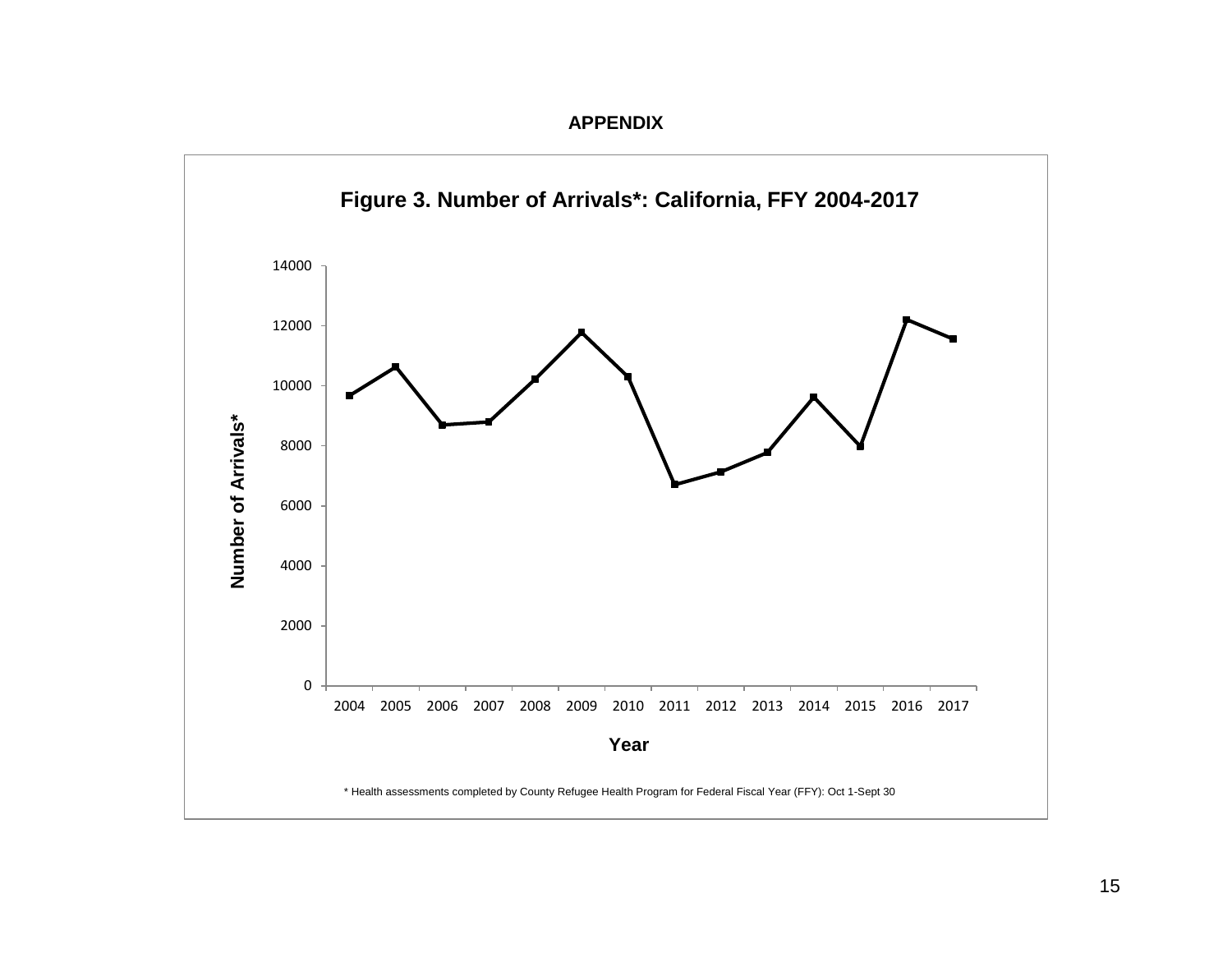| Table 6. Arrivals* by County, Age Group, Sex: California FFY 2004-2017 |                          |                          |                          |                          |                          |                          |                          |                          |                          |                          |                          |                          |                          |                          |                |
|------------------------------------------------------------------------|--------------------------|--------------------------|--------------------------|--------------------------|--------------------------|--------------------------|--------------------------|--------------------------|--------------------------|--------------------------|--------------------------|--------------------------|--------------------------|--------------------------|----------------|
|                                                                        | 2004                     | 2005                     | 2006                     | 2007                     | 2008                     | 2009                     | 2010                     | 2011                     | 2012                     | 2013                     | 2014                     | 2015                     | 2016                     | 2017                     | <b>Total</b>   |
| <b>Total Arrivals</b>                                                  | 9,675                    | 10,635                   | 8,698                    | 8,799                    | 10,221                   | 11,781                   | 10,297                   | 6,706                    | 7,137                    | 7,777                    | 9,625                    | 7,981                    | 12,210                   | 11,563                   | 133,105        |
| <b>Resettlement County</b>                                             |                          |                          |                          |                          |                          |                          |                          |                          |                          |                          |                          |                          |                          |                          |                |
| Alameda                                                                | 530                      | 570                      | 614                      | 520                      | 425                      | 520                      | 418                      | 346                      | 253                      | 352                      | 605                      | 464                      | 574                      | 558                      | 6,749          |
| Butte**                                                                | 107                      | 71                       | $\overline{\phantom{a}}$ |                          | $\overline{\phantom{a}}$ |                          |                          | $\overline{\phantom{a}}$ |                          |                          | $\overline{\phantom{a}}$ | $\overline{\phantom{a}}$ |                          | $\overline{\phantom{a}}$ | 178            |
| Contra Costa                                                           | 71                       | 110                      | 134                      | 83                       | 75                       | 69                       | 65                       | 52                       | 29                       | 64                       | 176                      | 124                      | 194                      | 349                      | 1,595          |
| Fresno**                                                               | 922                      | 1,355                    | 199                      | 100                      | 25                       | $\overline{\phantom{a}}$ | $\overline{\phantom{a}}$ |                          | $\blacksquare$           | $\overline{\phantom{a}}$ | $\overline{\phantom{a}}$ | $\mathbf 1$              | $\overline{\phantom{a}}$ |                          | 2,602          |
| Humboldt**                                                             | $\blacksquare$           | $\overline{7}$           | 4                        | $\overline{\phantom{a}}$ | $\overline{\phantom{a}}$ |                          |                          |                          |                          |                          |                          |                          |                          |                          | 11             |
| Imperial***                                                            |                          |                          |                          |                          | $\overline{\phantom{a}}$ | $\overline{\phantom{a}}$ | $\overline{\phantom{a}}$ |                          |                          |                          |                          |                          |                          | 2                        | $\overline{2}$ |
| Kern***                                                                |                          | $\overline{\phantom{a}}$ | $\overline{\phantom{a}}$ |                          | 39                       | 30                       | 18                       | 5                        |                          |                          | 3                        | 4                        | 4                        | 5                        | 108            |
| Los Angeles                                                            | 2,489                    | 3,145                    | 3,346                    | 4,097                    | 4,647                    | 4,577                    | 3,695                    | 2,330                    | 2,400                    | 2,961                    | 3,569                    | 2,845                    | 3,397                    | 1,902                    | 45,400         |
| Merced**                                                               | 258                      | 478                      | 72                       | 3                        | $\overline{\phantom{a}}$ | 3                        | $\overline{\phantom{a}}$ |                          | $\overline{\phantom{a}}$ |                          | $\overline{\phantom{a}}$ |                          |                          | $\overline{\phantom{a}}$ | 814            |
| Nevada                                                                 | $\overline{\phantom{a}}$ | $\overline{\phantom{a}}$ | $\overline{\phantom{a}}$ |                          | $\overline{\phantom{a}}$ | $\blacksquare$           | $\blacksquare$           |                          |                          | $\overline{\phantom{a}}$ | $\blacksquare$           | $\overline{2}$           |                          |                          | $\overline{2}$ |
| Orange                                                                 | 359                      | 488                      | 593                      | 360                      | 423                      | 512                      | 508                      | 294                      | 327                      | 493                      | 456                      | 369                      | 450                      | 422                      | 6,054          |
| Riverside**                                                            |                          |                          |                          | $\overline{\phantom{a}}$ | $\overline{\phantom{a}}$ | $\blacksquare$           | $\blacksquare$           |                          |                          |                          | $\overline{1}$           | $\overline{2}$           |                          |                          | 3              |
| Sacramento                                                             | 2,461                    | 2,183                    | 1,142                    | 778                      | 544                      | 748                      | 744                      | 535                      | 680                      | 622                      | 1,334                    | 1,466                    | 3,249                    | 5,140                    | 21,626         |
| San Bernardino***                                                      |                          | $\overline{\phantom{a}}$ |                          |                          |                          | $\blacksquare$           | $\blacksquare$           | $\overline{\phantom{a}}$ |                          | $\blacksquare$           | $\overline{1}$           | 25                       | 95                       | 120                      | 241            |
| San Diego                                                              | 1,349                    | 918                      | 1,126                    | 1,574                    | 2,794                    | 3,744                    | 3,172                    | 2,035                    | 2,446                    | 2,309                    | 2,470                    | 1,853                    | 3,031                    | 1,891                    | 30,712         |
| San Francisco                                                          | 291                      | 263                      | 282                      | 150                      | 138                      | 332                      | 485                      | 412                      | 299                      | 259                      | 308                      | 268                      | 290                      | 258                      | 4,035          |
| San Joaquin**                                                          | 134                      | 351                      | 60                       | $\overline{\phantom{a}}$ | 6                        | $\overline{\phantom{a}}$ | $\overline{\phantom{a}}$ | $\overline{\phantom{a}}$ | $\overline{\phantom{a}}$ | $\overline{\phantom{a}}$ | $\overline{\phantom{a}}$ | $\overline{\phantom{a}}$ | $\overline{\phantom{a}}$ | $\overline{\phantom{a}}$ | 551            |
| Santa Clara                                                            | 635                      | 608                      | 891                      | 685                      | 579                      | 769                      | 832                      | 495                      | 491                      | 477                      | 346                      | 239                      | 269                      | 178                      | 7,494          |
| <b>Stanislaus</b>                                                      | 39                       | 88                       | 235                      | 449                      | 526                      | 471                      | 360                      | 199                      | 211                      | 240                      | 356                      | 319                      | 657                      | 738                      | 4,888          |
| Tulare**                                                               | 11                       |                          | $\overline{\phantom{a}}$ |                          |                          | $\blacksquare$           |                          |                          |                          |                          | $\blacksquare$           |                          |                          |                          | 11             |
| Yolo**                                                                 | 19                       |                          |                          |                          |                          | 6                        |                          | 3                        | 1                        |                          |                          |                          |                          |                          | 29             |
| <b>Age Group</b>                                                       |                          |                          |                          |                          |                          |                          |                          |                          |                          |                          |                          |                          |                          |                          |                |
| 5 and under                                                            | 1,264                    | 1,307                    | 678                      | 568                      | 712                      | 842                      | 813                      | 496                      | 639                      | 635                      | 1,068                    | 933                      | 1,844                    | 2,165                    | 13,964         |
| $6 - 18$                                                               | 3,203                    | 3,570                    | 2,588                    | 2,129                    | 2,159                    | 2,280                    | 2,113                    | 1,468                    | 1,492                    | 1,717                    | 2,018                    | 1,768                    | 2,998                    | 2,869                    | 32,372         |
| 19-29                                                                  | 1,877                    | 1,985                    | 2,009                    | 2,087                    | 2,423                    | 2,934                    | 2,690                    | 1,823                    | 1,917                    | 1,865                    | 2,360                    | 1,790                    | 2,663                    | 2,484                    | 30,907         |
| $30 - 50$                                                              | 2.424                    | 2,708                    | 2,539                    | 2,636                    | 3,063                    | 3,370                    | 3.016                    | 1.982                    | 2,211                    | 2,423                    | 2,807                    | 2,340                    | 3,296                    | 3.157                    | 37,972         |
| $51 - 64$                                                              | 590                      | 668                      | 592                      | 906                      | 1.149                    | 1,382                    | 1,057                    | 637                      | 623                      | 752                      | 909                      | 731                      | 914                      | 588                      | 11,498         |
| 65 and over                                                            | 317                      | 397                      | 292                      | 473                      | 715                      | 973                      | 608                      | 300                      | 255                      | 385                      | 463                      | 419                      | 495                      | 300                      | 6,392          |
| <b>Sex</b>                                                             |                          |                          |                          |                          |                          |                          |                          |                          |                          |                          |                          |                          |                          |                          |                |
| Female                                                                 | 4,987                    | 5,506                    | 4,435                    | 4,456                    | 5,099                    | 5,865                    | 5,054                    | 3,310                    | 3,441                    | 3,785                    | 4,700                    | 3,889                    | 5,874                    | 5.633                    | 66,034         |
| Male                                                                   | 4,688                    | 5,129                    | 4,263                    | 4,343                    | 5,122                    | 5,916                    | 5,243                    | 3,396                    | 3,696                    | 3,992                    | 4,921                    | 4,073                    | 6,333                    | 5,927                    | 67,042         |

\* Health assessments completed by County Refugee Health Program for Federal Fiscal Year (FFY): Oct 1-Sept 30

\*\* Closed

\*\*\* Fee for Service (Riverside clients seen by San Bernardino)

- Indicates zero arrivals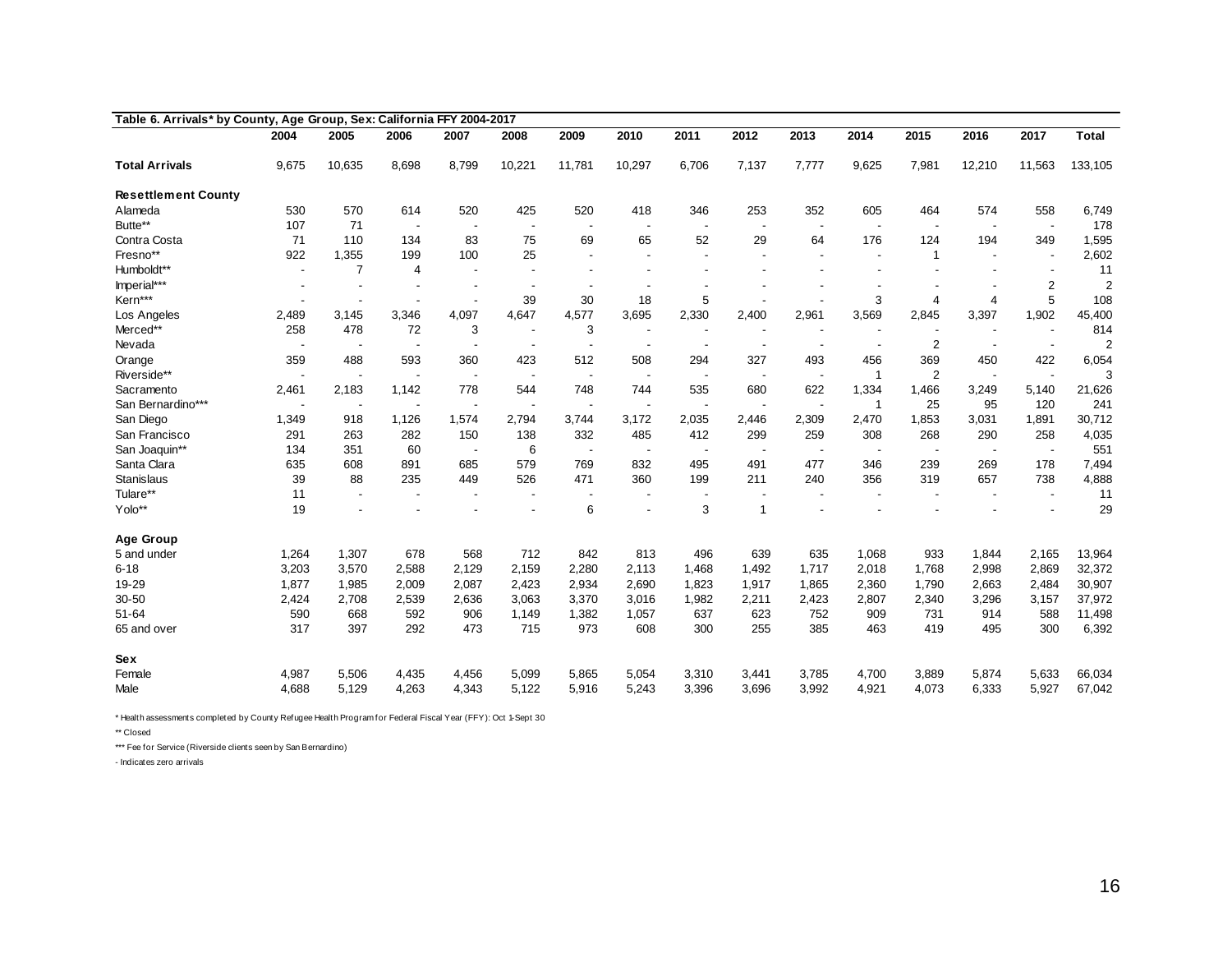| Region        | Country                  | 2004                  | 2005                      | 2006                     | 2007                     | 2008                     | 2009                     | 2010                     | 2011                     | 2012                     | 2013                     | 2014                     | 2015                     | 2016                     | 2017                  | Total          |
|---------------|--------------------------|-----------------------|---------------------------|--------------------------|--------------------------|--------------------------|--------------------------|--------------------------|--------------------------|--------------------------|--------------------------|--------------------------|--------------------------|--------------------------|-----------------------|----------------|
| <b>AFRICA</b> |                          | 1,534                 | 968                       | 1,108                    | 840                      | 362                      | 344                      | 538                      | 541                      | 728                      | 659                      | 686                      | 653                      | 926                      | 458                   | 10,345         |
|               | Algeria                  |                       | $\mathbf{1}$              | $\mathbf{1}$             | $\mathbf{1}$             | $\mathbf{1}$             | $\overline{2}$           | 2                        | $\overline{4}$           | $\mathbf{1}$             | $\overline{1}$           | $\mathbf{1}$             | $\overline{7}$           | $\overline{\phantom{a}}$ | $\mathbf{1}$          | 23             |
|               | Angola                   |                       |                           |                          | ÷,                       | $\overline{c}$           | ÷,                       | ÷,                       | $\boldsymbol{2}$         |                          |                          |                          |                          | ÷,                       | $\boldsymbol{2}$      | 6              |
|               | Benin                    |                       | $\overline{a}$            | L.                       | $\ddot{\phantom{a}}$     | $\mathbf{1}$             | $\overline{\phantom{a}}$ | $\overline{a}$           | $\overline{a}$           | ÷.                       |                          | ÷.                       | J.                       | $\overline{\phantom{a}}$ | $\overline{a}$        | $\overline{1}$ |
|               | Botsw ana                | 2                     | $\sim$                    | $\mathbf{1}$             | $\sim$                   | $\sim$                   | $\sim$                   | ÷.                       | $\blacksquare$           |                          |                          | $\ddot{\phantom{1}}$     | $\overline{a}$           | $\sim$                   | $\sim$                | 3              |
|               | Burkina Faso             |                       | $\blacksquare$            | $\blacksquare$           | $\blacksquare$           | $\sim$                   | $\blacksquare$           | 1                        | ÷.                       |                          |                          | $\blacksquare$           | $\sim$                   | 1                        | $\mathbf{1}$          | 3              |
|               | Burundi                  | 6                     | 21                        | 5                        | 45                       | 22                       | 5                        | 3                        |                          |                          | 9                        | 8                        | 44                       | $\overline{7}$           | $\sim$                | 51             |
|               | Cameroon                 | 10                    | 27                        | 35                       | 30                       | 21                       | 2                        | $\overline{4}$           | 6                        | $\overline{4}$           | 4                        | 14                       | 13                       | 6                        | 11                    | 187            |
|               | Central African Republic | $\overline{1}$        | $\overline{4}$            | $\overline{a}$           | $\overline{7}$           | $\mathbf{1}$             | $\sim$                   | ÷.                       | $\mathbf{1}$             | 3                        |                          | $\overline{1}$           | $\mathbf{1}$             | $\blacksquare$           | $\overline{2}$        | 21             |
|               | Chad                     |                       |                           |                          |                          |                          | $\mathbf{1}$             |                          |                          | $\mathbf{1}$             |                          |                          |                          | $\overline{2}$           | $\sim$                | $\overline{4}$ |
|               | Comoros                  | $\overline{1}$        | $\sim$                    | $\sim$                   | $\sim$                   | $\overline{\phantom{a}}$ | $\sim$                   | ÷.                       | ÷.                       | ÷.                       | $\overline{a}$           | $\overline{\phantom{a}}$ | $\sim$                   | $\sim$                   | $\sim$                | $\overline{1}$ |
|               | Congo                    | 37                    | 22                        | 29                       | 56                       | 8                        | 22                       | 48                       | 5                        | 52                       | 34                       | 58                       | 94                       | 247                      | 74                    | 786            |
|               | Djibouti                 | $\sim$                | $\mathbf{r}$              | ÷,                       | $\overline{4}$           | $\sim$                   | $\sim$                   | ÷,                       | $\overline{\phantom{a}}$ | $\sim$                   | 9                        | 16                       | $\sqrt{3}$               | $\blacksquare$           | $\tilde{\phantom{a}}$ | 32             |
|               | Egypt                    | 20                    | 25                        | 8                        | 14                       | 14                       | 17                       | 21                       | 45                       | 126                      | 163                      | 207                      | 80                       | 69                       | 25                    | 834            |
|               | <b>Equatorial Guinea</b> | $\sim$                | $\overline{1}$            | $\overline{4}$           | ٠.                       | $\blacksquare$           | $\overline{1}$           | $\blacksquare$           | $\sim$                   | $\blacksquare$           | $\overline{\phantom{a}}$ | $\overline{\phantom{a}}$ | $\overline{\phantom{a}}$ | $\blacksquare$           | $\overline{1}$        | $\overline{7}$ |
|               | Eritrea                  | 16                    | 24                        | 45                       | 52                       | 22                       | 69                       | 86                       | 107                      | 96                       | 59                       | 47                       | 71                       | 48                       | 80                    | 822            |
|               | Ethiopia                 | 274                   | 150                       | 150                      | 122                      | 49                       | 61                       | 131                      | 164                      | 126                      | 78                       | 93                       | 73                       | 89                       | 37                    | 1,597          |
|               | Europa Island            | ÷.                    | $\sim$                    | $\sim$                   | $\mathbf{1}$             | $\sim$                   | $\sim$                   | $\overline{\phantom{a}}$ | ä,                       | ÷.                       | ÷.                       | $\overline{\phantom{a}}$ | ÷,                       | $\sim$                   | $\sim$                | $\overline{1}$ |
|               | Gabon                    |                       | 3                         | $\sim$                   | $\mathbf{1}$             | $\overline{\phantom{a}}$ | $\overline{a}$           | $\blacksquare$           | $\ddot{\phantom{1}}$     | $\overline{a}$           | $\overline{1}$           | $\blacksquare$           | $\overline{a}$           | $\blacksquare$           | $\sim$                | $\overline{5}$ |
|               | Gambia                   |                       | ä,                        | $\blacksquare$           | ÷.                       | $\sim$                   | $\sim$                   | $\mathbf{1}$             | ä,                       | 1                        | $\sqrt{2}$               | $\sim$                   |                          | $\sim$                   | $\sim$                | $\overline{4}$ |
|               | Ghana                    | 3                     | $\overline{4}$            | 6                        | 14                       | $\overline{\phantom{a}}$ | $\sim$                   | $\overline{1}$           | $\overline{2}$           | $\sim$                   |                          | $\blacksquare$           |                          | ä,                       | $\mathbf{1}$          | 31             |
|               | Guinea                   | 10                    | $\overline{\phantom{a}}$  | $\overline{\phantom{a}}$ | $\overline{\phantom{a}}$ | $\overline{2}$           | $\sim$                   | ÷,                       | $\overline{\phantom{a}}$ | $\blacksquare$           |                          | 2                        |                          | $\sim$                   | $\sim$                | 14             |
|               | <b>Ivory Coast</b>       | 32                    | 13                        | 6                        | $\overline{2}$           | $\mathbf{1}$             | ÷,                       | $\sqrt{2}$               | $\mathbf{1}$             | 6                        | 4                        | ÷,                       | $\overline{\phantom{a}}$ | ÷,                       | 3                     | 70             |
|               | Kenya                    | 171                   | 98                        | 138                      | 70                       | 28                       | 46                       | 52                       | 33                       | 41                       | 17                       | 22                       | 23                       | 59                       | 42                    | 840            |
|               | Liberia                  | 195                   | 97                        | 57                       | 38                       | 29                       | $\overline{2}$           | $\overline{a}$           | 6                        | $\sim$                   | $\overline{1}$           | $\sim$                   | $\overline{a}$           | $\overline{\phantom{a}}$ | $\overline{a}$        | 425            |
|               | Libya                    | ÷.                    | $\overline{\phantom{a}}$  | 1                        | $\mathbf{1}$             | $\overline{c}$           | $\mathbf{1}$             | ÷.                       | 9                        | $\overline{\mathbf{c}}$  | $\overline{4}$           | $\ddot{\phantom{1}}$     | ÷,                       | $\boldsymbol{2}$         | $\mathbf{1}$          | 23             |
|               | Malaw i                  |                       | $\blacksquare$            | $\sim$                   | ÷.                       | $\sim$                   | $\sim$                   | L.                       | ä,                       | ä,                       | 3                        | ÷,                       | 5                        | $\overline{2}$           | $\sim$                | 10             |
|               | Mali                     |                       | ÷.                        | ÷.                       | ÷.                       | $\sim$                   | $\overline{a}$           | $\overline{2}$           | ÷.                       | 1                        |                          | $\overline{\phantom{a}}$ | ÷.                       | $\overline{a}$           | $\sim$                | 3              |
|               | Mauritania               |                       |                           | $\overline{4}$           | ÷.                       |                          | $\sim$                   | ä,                       | ä,                       |                          |                          |                          |                          |                          | ÷.                    | $\overline{4}$ |
|               | Morocco                  | $\overline{1}$        | $\overline{1}$            | $\mathbf{1}$             | $\overline{c}$           |                          |                          |                          | $\overline{2}$           | 1                        |                          |                          | $\overline{1}$           |                          | $\mathbf{1}$          | $10\,$         |
|               | Mozambique               |                       | $\overline{4}$            | ÷.                       | $\mathbf{1}$             |                          |                          | $\ddot{\phantom{1}}$     | ÷.                       | $\overline{\phantom{a}}$ |                          |                          | J.                       | $\ddot{\phantom{1}}$     | ÷.                    | $\sqrt{5}$     |
|               | Namibia                  |                       | ä,                        | $\overline{2}$           | $\sim$                   | $\sim$                   | 1                        | ÷.                       | ä,                       | ÷.                       |                          | ÷                        | $\sim$                   | $\mathbf{1}$             | $\sim$                | $\overline{4}$ |
|               | Nigeria                  |                       | $\mathsf 3$               | 5                        | $\overline{\phantom{a}}$ | $\overline{c}$           | 3                        | 3                        | 5                        | 10                       | $\mathbf{1}$             | 6                        | $\sqrt{3}$               | 5                        | $\overline{7}$        | 53             |
|               | Reunion                  |                       | ÷,                        | ÷,                       | ÷,                       | $\sim$                   | ÷,                       | ÷,                       | ٠                        |                          | 8                        | ÷,                       | ÷,                       | $\blacksquare$           | $\sim$                | 8              |
|               | Rw anda                  | 3                     | 8                         | 9                        | 24                       | $\overline{4}$           | $\overline{2}$           | 8                        | ÷.                       | 4                        |                          | 17                       | $\overline{5}$           | 36                       | $\mathbf{1}$          | 121            |
|               | Senegal                  |                       | $\mathbf{1}$              | $\overline{a}$           | 5                        | ÷.                       | $\mathbf{1}$             |                          | ä,                       |                          |                          | ÷,                       | ÷.                       | $\overline{2}$           | $\mathbf{1}$          | 10             |
|               | Seychelles               | $\overline{1}$        | ÷,                        | ٠.                       | $\overline{\phantom{a}}$ |                          | $\sim$                   |                          |                          |                          |                          |                          |                          | $\overline{\phantom{a}}$ |                       | $\overline{1}$ |
|               | Sierra Leone             | 41                    | 33                        | 14                       | 9                        | $\mathbf{1}$             | $\overline{2}$           | 8                        | $\sim$                   | $\overline{1}$           | 2                        | $\sim$                   | $\sim$                   | $\overline{\phantom{a}}$ | $\mathbf{1}$          | 112            |
|               | Somalia                  | 572                   | 340                       | 491                      | 270                      | 100                      | 99                       | 134                      | 130                      | 203                      | 187                      | 147                      | 153                      | 134                      | 79                    | 3,039          |
|               | South Africa             | $\tilde{\phantom{a}}$ | ÷,                        | ÷,                       | ÷,                       | $\overline{\phantom{a}}$ | $\overline{\phantom{a}}$ | $\mathbf{1}$             | $\mathbf{1}$             | 5                        | $\sim$                   | 10                       | 11                       | 8                        | $\sim$                | $36\,$         |
|               | Sudan                    | 118                   | 69                        | 70                       | 15                       | 23                       | 4                        | 16                       | 3                        | 27                       | 47                       | 10                       | 11                       | 20                       | 12                    | 445            |
|               | Sw aziland               |                       | ä,                        |                          | $\ddot{\phantom{a}}$     | $\overline{\phantom{a}}$ | $\blacksquare$           |                          | $\overline{1}$           |                          |                          | J.                       | $\overline{\phantom{a}}$ | $\overline{\phantom{a}}$ | $\sim$                | $\overline{1}$ |
|               | Tanzania                 | $\sqrt{2}$            | $\ensuremath{\mathsf{3}}$ | $\overline{2}$           | 27                       | 13                       | $\overline{\mathbf{c}}$  | $\overline{4}$           |                          |                          | $\mathbf{1}$             | 3                        | 20                       | 103                      | 31                    | 211            |
|               | Togo                     | $\overline{1}$        | 3                         | $\overline{4}$           | $\mathbf{1}$             | $\sim$                   | $\sim$                   | $\overline{a}$           | $\overline{a}$           | ÷.                       | $\sim$                   | $\overline{1}$           | $\mathbf{1}$             | $\sim$                   | $\sim$                | 11             |
|               | Tunisia                  | $\sim$                | $\overline{\phantom{a}}$  | $\overline{2}$           | $\sim$                   | $\mathbf{1}$             | ÷.                       | ÷.                       | ÷.                       | $\mathbf{1}$             | $\sim$                   | $\overline{1}$           | $\overline{\phantom{a}}$ | $\blacksquare$           | $\overline{1}$        | 6              |
|               | Uganda                   | 17                    | 10                        | 11                       | 23                       | 15                       | $\mathbf{1}$             | $\overline{4}$           | $\overline{7}$           | 14                       | 23                       | 19                       | 33                       | 80                       | 43                    | 300            |
|               | Zambia                   | $\sim$                | $\blacksquare$            | $\blacksquare$           | $\overline{2}$           | $\sim$                   | $\mathbf{r}$             | $\mathbf{1}$             | $\mathbf{1}$             | $\blacksquare$           | $\overline{1}$           | $\mathbf{1}$             | $\overline{1}$           | 5                        | $\blacksquare$        | 12             |
|               | Zimbabwe                 | $\sim$                | 3                         | $\overline{7}$           | 3                        | $\omega$                 | $\blacksquare$           | 5                        | 6                        | 2                        | $\sim$                   | $\overline{2}$           | ÷,                       | $\overline{\phantom{a}}$ | $\omega$              | 28             |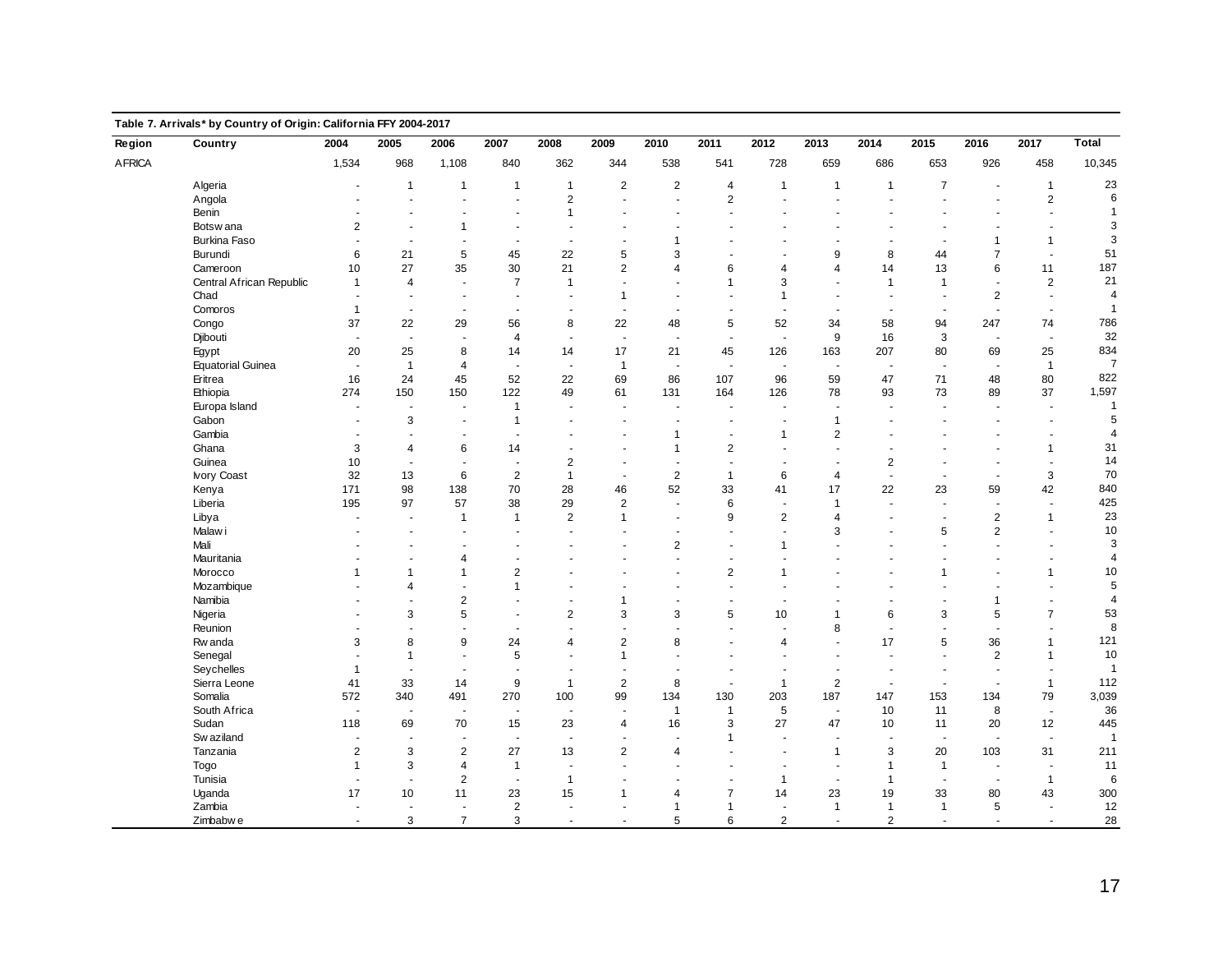|                  | Table 7 (continued). Arrivals* by Country of Origin: California FFY 2004-2017 |                |                          |                          |                          |                      |                          |                          |                          |                          |                          |                          |                          |                          |                |                |
|------------------|-------------------------------------------------------------------------------|----------------|--------------------------|--------------------------|--------------------------|----------------------|--------------------------|--------------------------|--------------------------|--------------------------|--------------------------|--------------------------|--------------------------|--------------------------|----------------|----------------|
| Region<br>EAST&  | Country                                                                       | 2004           | 2005                     | 2006                     | 2007                     | 2008                 | 2009                     | 2010                     | 2011                     | 2012                     | 2013                     | 2014                     | 2015                     | 2016                     | 2017           | Total          |
| <b>SOUTHEAST</b> |                                                                               | 3,799          | 5,623                    | 3,261                    | 2,006                    | 1,394                | 1,254                    | 1,486                    | 1,060                    | 938                      | 952                      | 1,721                    | 1,096                    | 974                      | 325            | 25,889         |
|                  | Bangladesh                                                                    | $\sim$         | $\blacksquare$           | 19                       | 10                       | $\blacksquare$       | $\sim$                   | 3                        | $\sim$                   | $\overline{4}$           | 3                        | 2                        | 6                        | 3                        | $\sim$         | 50             |
|                  | Burma/Myanmar                                                                 | 83             | 121                      | 73                       | 514                      | 556                  | 306                      | 248                      | 277                      | 320                      | 224                      | 136                      | 193                      | 77                       | 34             | 3,162          |
|                  | Cambodia                                                                      | 8              | 11                       | 14                       | $\overline{7}$           | 3                    | 2                        | $\overline{4}$           | $\overline{1}$           | $\sim$                   | $\overline{1}$           | 15                       | 3                        | $\overline{2}$           | $\sim$         | 71             |
|                  | China                                                                         | 1,407          | 1,803                    | 1,838                    | 863                      | 390                  | 349                      | 777                      | 339                      | 388                      | 501                      | 1,328                    | 736                      | 774                      | 224            | 11,717         |
|                  | Hong Kong                                                                     | $\mathbf{1}$   | $\mathbf{1}$             | $\sim$                   | $\blacksquare$           | $\sim$               | ÷,                       | $\sim$                   | ÷.                       | $\sim$                   | $\overline{1}$           | ÷,                       | ÷,                       | $\overline{\phantom{a}}$ | $\sim$         | 3              |
|                  | Indonesia                                                                     | 6              | $\overline{7}$           | 13                       | 13                       | 13                   | 5                        | 9                        | 14                       | $\overline{\mathbf{c}}$  | 5                        | 11                       | $\overline{4}$           | 3                        | 5              | 110            |
|                  | Japan                                                                         |                | $\sim$                   | $\mathbf{1}$             | $\overline{a}$           | $\overline{1}$       | $\sim$                   | $\ddot{\phantom{1}}$     | $\overline{a}$           |                          | $\overline{a}$           | $\overline{1}$           | $\mathbf{1}$             | $\overline{\phantom{a}}$ | $\sim$         | $\overline{4}$ |
|                  | Korea, North                                                                  |                | $\sim$                   | $\overline{\mathbf{c}}$  | $\blacksquare$           | 1                    | $\overline{2}$           |                          | $\sqrt{2}$               | $\mathbf{1}$             | $\overline{2}$           | 5                        |                          | 1                        | $\sqrt{2}$     | 18             |
|                  | Korea, South                                                                  |                | $\sqrt{2}$               | $\mathbf{1}$             | $\overline{\phantom{a}}$ |                      | $\overline{2}$           |                          | $\overline{4}$           | 4                        | 10                       | $\mathbf{1}$             | $\overline{4}$           | $\mathbf{1}$             | $\mathbf{1}$   | 30             |
|                  | Laos                                                                          | 480            | 828                      | 113                      | 28                       | $\overline{4}$       | 2                        | $\overline{2}$           | 43                       | 5                        | ÷,                       | J.                       | ÷,                       | $\overline{\phantom{a}}$ |                | 1,505          |
|                  | Malaysia                                                                      | $\overline{2}$ | $\sim$                   | $\sim$                   | $\overline{a}$           | $\overline{4}$       | 5                        | 6                        | 9                        | 18                       | 17                       | 11                       | 30                       | 17                       | $\overline{4}$ | 123            |
|                  | Maldives                                                                      | $\sim$         | $\sim$                   | $\mathbf{1}$             | $\sim$                   | $\blacksquare$       | $\mathbf{1}$             | $\overline{\phantom{a}}$ | $\sim$                   | $\sim$                   | $\sim$                   | ÷,                       | $\sim$                   | $\blacksquare$           |                | $\overline{2}$ |
|                  | Mongolia                                                                      | 16             | $\overline{7}$           | 17                       | 40                       | 17                   | 38                       | 32                       | 39                       | 13                       | 15                       | 5                        | $\overline{1}$           | $\overline{4}$           | 5              | 249            |
|                  | Nepal                                                                         | 16             | 25                       | 76                       | 69                       | 72                   | 156                      | 122                      | 220                      | 139                      | 104                      | 116                      | 46                       | 43                       | 24             | 1,228          |
|                  | Philippines                                                                   | 2              | 31                       | 170                      | 4                        | 3                    | $\overline{4}$           | 12                       | 5                        | 12                       | 17                       | 59                       | 34                       | 26                       | 24             | 403            |
|                  | Singapore                                                                     | $\sim$         | $\sim$                   | $\overline{\phantom{a}}$ |                          | ÷,                   | $\blacksquare$           | $\blacksquare$           | $\sim$                   | $\mathbf{1}$             | $\sim$                   | $\blacksquare$           | $\sim$                   | ÷,                       |                | $\overline{1}$ |
|                  | Taiw an                                                                       | $\sim$         | $\sim$                   | $\sim$                   | $\overline{\phantom{a}}$ | $\overline{2}$       | $\sim$                   | $\mathbf{1}$             | $\overline{a}$           | $\overline{a}$           | $\overline{\phantom{a}}$ | $\ddot{\phantom{1}}$     | $\sim$                   | $\overline{\phantom{a}}$ |                | 3              |
|                  | Thailand                                                                      | 1,494          | 2,209                    | 236                      | 140                      | 92                   | 47                       | 81                       | 103                      | 22                       | 37                       | 24                       | 35                       | 19                       | $\mathbf{1}$   | 4,540          |
|                  | Tibet                                                                         | 5              | 23                       | 10                       | 3                        | $\overline{2}$       | 6                        | 4                        |                          | $\overline{1}$           | $\mathbf{1}$             | ÷,                       | ÷,                       | $\overline{\phantom{a}}$ |                | 55             |
|                  | Vietnam                                                                       | 279            | 555                      | 677                      | 315                      | 234                  | 329                      | 185                      | $\overline{4}$           | 8                        | 14                       | $\overline{7}$           | 3                        | $\overline{4}$           | $\mathbf{1}$   | 2,615          |
| EUROPE &         |                                                                               |                |                          |                          |                          |                      |                          |                          |                          |                          |                          |                          |                          |                          |                |                |
| <b>CENTRAL</b>   |                                                                               | 2,307          | 1,928                    | 1,739                    | 1,060                    | 613                  | 502                      | 497                      | 377                      | 374                      | 198                      | 329                      | 527                      | 784                      | 1,087          | 12,322         |
|                  | Albania                                                                       | $\sim$         | $\overline{2}$           | $\sim$                   | $\sim$                   | $\overline{1}$       | $\overline{\phantom{a}}$ | $\blacksquare$           | $\overline{\phantom{a}}$ | $\overline{\phantom{a}}$ | $\overline{\phantom{a}}$ | $\overline{\phantom{a}}$ | $\sim$                   | $\overline{\phantom{a}}$ | $\sim$         | 3              |
|                  | Armenia                                                                       | 282            | 348                      | 423                      | 256                      | 114                  | 47                       | 33                       | 56                       | 39                       | 25                       | 45                       | 57                       | 68                       | 48             | 1,841          |
|                  | Austria                                                                       | $\overline{4}$ | 4                        | $\sim$                   | $\overline{1}$           | $\overline{7}$       | $\blacksquare$           | $\mathbf{1}$             |                          | $\mathbf{1}$             | $\sim$                   | ÷,                       | $\sim$                   | $\blacksquare$           |                | 18             |
|                  | Azerbaijan                                                                    | 57             | 32                       | 20                       | 6                        | $\blacksquare$       | 3                        | 5                        | 8                        | $\overline{7}$           | $\overline{4}$           | 3                        | $\mathbf{1}$             | $\overline{7}$           | $\overline{7}$ | 160            |
|                  | <b>Belarus</b>                                                                | 114            | 86                       | 92                       | 34                       | 32                   | 18                       | 38                       | 21                       | 13                       | 6                        | 17                       | 29                       | 22                       | 15             | 537            |
|                  |                                                                               | 28             | $\overline{7}$           |                          | $\blacksquare$           | ÷,                   | ä,                       | $\blacksquare$           |                          |                          |                          | $\blacksquare$           |                          | $\blacksquare$           |                |                |
|                  | Bosnia & Herzegovina                                                          | 5              | 6                        | 4                        |                          | $\mathbf{1}$         |                          | $\overline{2}$           |                          | $\overline{2}$           |                          |                          |                          | $\overline{2}$           | $\mathbf{1}$   | $36\,$<br>22   |
|                  | Bulgaria                                                                      | 3              | $\overline{a}$           |                          |                          | ÷.                   |                          | $\overline{2}$           |                          | $\sim$                   | $\overline{1}$           |                          | ä,                       | $\overline{\phantom{a}}$ |                | 6              |
|                  | Croatia                                                                       |                | $\sim$                   |                          |                          |                      |                          | L.                       |                          |                          |                          |                          |                          |                          |                |                |
|                  | Cyprus                                                                        |                |                          |                          | $\overline{a}$           | $\ddot{\phantom{1}}$ | $\ddot{\phantom{1}}$     |                          |                          |                          |                          | $\mathbf{1}$             | $\overline{2}$           | $\overline{2}$           | $\mathbf{1}$   | 6              |
|                  | Estonia                                                                       | $\mathbf{1}$   | $\overline{\phantom{a}}$ |                          | $\overline{\phantom{a}}$ |                      |                          | 1                        |                          |                          |                          | $\mathbf{1}$             | ÷.                       | $\overline{\phantom{a}}$ |                | 3              |
|                  | France                                                                        |                | $\mathbf{1}$             | $\sim$                   | $\sim$                   | $\overline{1}$       | $\mathbf{1}$             | $\overline{2}$           |                          | $\overline{2}$           | ٠                        | $\blacksquare$           |                          | $\ddot{\phantom{1}}$     | $\overline{a}$ | $\overline{7}$ |
|                  | Georgia                                                                       | 12             | 16                       | 29                       | 12                       | 12                   | 9                        | $\overline{4}$           | 5                        | $\overline{4}$           | 1                        | $\overline{4}$           | $\mathbf{1}$             | $\mathbf{1}$             | $\mathbf{1}$   | 111            |
|                  | Germany                                                                       |                | $\overline{2}$           |                          | $\overline{\phantom{a}}$ | $\mathbf{1}$         | ä,                       | ä,                       |                          |                          | $\sim$                   | $\blacksquare$           | $\overline{2}$           | $\mathbf{1}$             |                | 6              |
|                  | Greece                                                                        |                | $\sim$                   | $\mathbf{1}$             | $\mathbf{1}$             | ä,                   | $\overline{2}$           | 3                        | $\overline{2}$           |                          |                          | $\overline{1}$           | $\mathbf{1}$             | L.                       |                | 11             |
|                  | Hungary                                                                       |                | $\sim$                   | $\sim$                   | $\overline{a}$           | $\ddot{\phantom{1}}$ | $\overline{a}$           | $\blacksquare$           | $\mathbf{1}$             |                          |                          |                          |                          |                          |                | $\overline{1}$ |
|                  | Iceland                                                                       |                | $\mathbf{1}$             |                          | 1                        | 3                    | $\overline{2}$           |                          |                          | $\overline{2}$           |                          |                          |                          |                          |                | 9              |
|                  | Ireland                                                                       |                |                          |                          |                          | 4                    | 2                        | $\mathbf{1}$             |                          |                          |                          |                          |                          |                          |                | $\overline{7}$ |
|                  | Isle of Man                                                                   |                | ÷.                       |                          | $\sim$                   | ÷.                   | ÷.                       | $\overline{1}$           | ÷.                       |                          |                          |                          | $\overline{\phantom{a}}$ | $\overline{\phantom{a}}$ |                | $\overline{1}$ |
|                  | Kazakhstan                                                                    | 98             | 33                       | 53                       | 12                       | $\overline{4}$       | 11                       | 8                        | 12                       | 13                       | ÷,                       | 3                        | 13                       | 22                       | 9              | 291            |
|                  | Kyrgyzstan                                                                    | 8              | $\overline{7}$           | 6                        | $\overline{7}$           | $\ddot{\phantom{1}}$ | $\mathbf{1}$             | $\mathbf{1}$             | 6                        | 8                        | 11                       | 6                        | 8                        | 8                        | $\overline{4}$ | 81             |
|                  | Latvia                                                                        | 3              | $\overline{7}$           | $\sim$                   | 4                        | $\overline{2}$       | $\ddot{\phantom{1}}$     | ÷                        |                          |                          | $\overline{1}$           | $\ddot{\phantom{1}}$     | $\overline{a}$           | 1                        | 9              | 27             |
|                  | Lithuania                                                                     | 3              | $\sim$                   | $\blacksquare$           | $\mathbf{1}$             | $\mathbf{1}$         | $\overline{\phantom{a}}$ | $\blacksquare$           | $\overline{1}$           |                          | $\sim$                   | $\sim$                   | $\overline{\phantom{a}}$ | $\blacksquare$           |                | 6              |
|                  | Malta                                                                         |                | $\blacksquare$           | $\sim$                   | $\mathbf{1}$             | $\blacksquare$       | 3                        | $\mathbf{1}$             | $\sim$                   | $\overline{1}$           | $\sim$                   | ä,                       | $\overline{2}$           | $\blacksquare$           |                | 8              |
|                  | Moldova                                                                       | 409            | 262                      | 179                      | 136                      | 117                  | 128                      | 97                       | 88                       | 80                       | 17                       | 32                       | 75                       | 82                       | 93             | 1,795          |
|                  | Monaco                                                                        | $\sim$         | $\sim$                   | $\sim$                   | $\sim$                   | $\sim$               | ÷.                       | $\sim$                   | ÷.                       | $\sim$                   | $\sim$                   | $\mathbf{1}$             | ÷.                       | $\sim$                   | $\sim$         | $\overline{1}$ |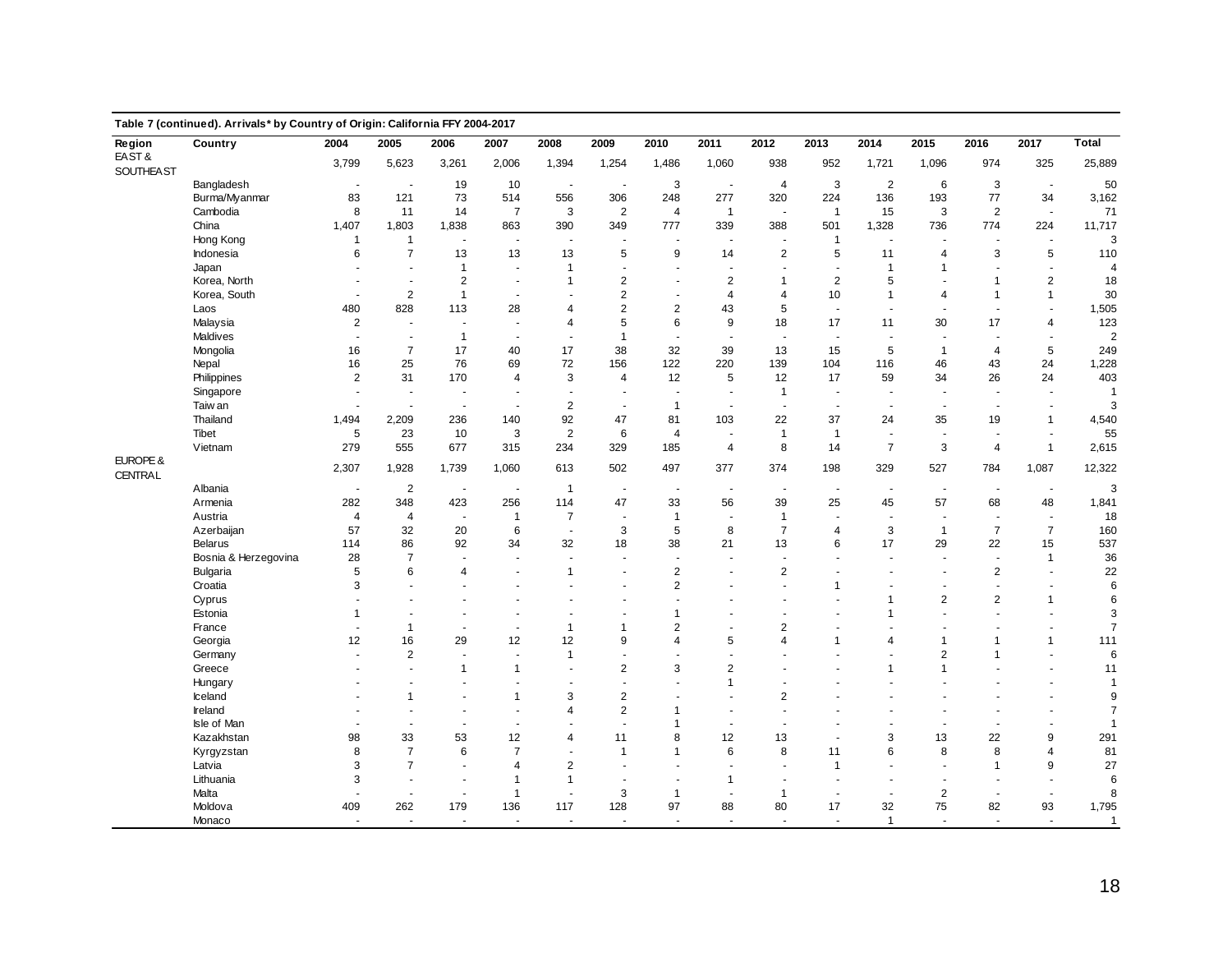| Region                     | Table 7 (continued). Arrivals* by Country of Origin: California FFY 2004-2017<br>Country | 2004                     | 2005                     | 2006                     | 2007                     | 2008                     | 2009                 | 2010                     | 2011                     | 2012                     | 2013                     | 2014                     | 2015                     | 2016                     | 2017                     | <b>Total</b>   |
|----------------------------|------------------------------------------------------------------------------------------|--------------------------|--------------------------|--------------------------|--------------------------|--------------------------|----------------------|--------------------------|--------------------------|--------------------------|--------------------------|--------------------------|--------------------------|--------------------------|--------------------------|----------------|
| EUROPE &<br><b>CENTRAL</b> |                                                                                          | 2,307                    | 1,928                    | 1,739                    | 1,060                    | 613                      | 502                  | 497                      | 377                      | 374                      | 198                      | 329                      | 527                      | 784                      | 1,068                    | 12,303         |
|                            | Norw ay                                                                                  | $\blacksquare$           |                          |                          |                          |                          |                      |                          |                          |                          |                          |                          | -1                       |                          |                          | $\overline{1}$ |
|                            | Poland                                                                                   | $\sim$                   | 5                        | $\mathbf{1}$             | $\sim$                   | $\sim$                   | $\mathbf{1}$         | $\blacksquare$           |                          |                          | $\overline{\phantom{a}}$ | 1                        |                          |                          |                          | 8              |
|                            | Romania                                                                                  | 20                       | 11                       | 3                        | 3                        | $\overline{a}$           | $\sim$               | $\overline{2}$           | $\blacksquare$           | $\overline{2}$           | $\overline{1}$           | $\mathbf{1}$             | $\overline{\phantom{a}}$ |                          |                          | 43             |
|                            | Russia                                                                                   | 378                      | 320                      | 263                      | 178                      | 80                       | 76                   | 100                      | 54                       | 79                       | 50                       | 36                       | 72                       | 110                      | 97                       | 1,893          |
|                            | San Marino                                                                               |                          | $\blacksquare$           |                          |                          | $\overline{1}$           | ÷,                   | $\blacksquare$           | $\blacksquare$           |                          | $\sim$                   |                          | $\sim$                   | $\overline{\phantom{a}}$ | $\sim$                   | 1              |
|                            | Serbia                                                                                   | 3                        | $\ddot{\phantom{1}}$     | $\mathbf{1}$             |                          | 1                        |                      |                          |                          | $\mathbf{1}$             |                          | 1                        |                          | $\overline{\phantom{a}}$ |                          | $\overline{7}$ |
|                            | Slovenia                                                                                 |                          | $\ddot{\phantom{1}}$     |                          |                          |                          |                      |                          |                          |                          |                          | $\overline{1}$           |                          |                          |                          | $\overline{1}$ |
|                            | Sw eden                                                                                  |                          | $\overline{\phantom{a}}$ |                          |                          |                          |                      |                          |                          |                          |                          | $\overline{2}$           | ÷                        | $\overline{2}$           |                          | $\overline{4}$ |
|                            | Tajikistan                                                                               | 3                        | 8                        | 1                        |                          | $\overline{\phantom{a}}$ | 1                    | 5                        | $\overline{4}$           | $\overline{4}$           | $\overline{\phantom{a}}$ | 5                        | 3                        | 6                        | $\mathbf{1}$             | 41             |
|                            | Turkey                                                                                   | 5                        | $\blacksquare$           | 3                        | $\overline{7}$           | 13                       | 19                   | 34                       | 17                       | 11                       | 9                        | 26                       | 18                       | 29                       | 13                       | 204            |
|                            | Turkmenistan                                                                             | $\overline{4}$           | 3                        | $\overline{4}$           | 9                        | $\overline{2}$           | 5                    | ٠.                       | $\overline{4}$           | 3                        | 11                       | $\blacksquare$           | $\overline{2}$           | $\overline{\phantom{a}}$ | $\sim$                   | 47             |
|                            | Ukraine                                                                                  | 798                      | 618                      | 473                      | 347                      | 200                      | 156                  | 112                      | 66                       | 71                       | 48                       | 124                      | 230                      | 399                      | 784                      | 4,426          |
|                            | United Kingdom                                                                           | $\overline{\phantom{a}}$ | $\overline{\phantom{a}}$ | $\overline{\phantom{a}}$ | $\sim$                   | $\mathbf{1}$             | $\overline{1}$       | 3                        | $\blacksquare$           | $\mathbf{1}$             | $\mathbf{1}$             | $\blacksquare$           | $\overline{\phantom{a}}$ | $\mathbf{1}$             | $\mathbf{1}$             | 9              |
|                            | Uzbekistan                                                                               | 66                       | 149                      | 182                      | 44                       | 15                       | 16                   | 40                       | 32                       | 30                       | 12                       | 18                       | 10                       | 21                       | 3                        | 638            |
|                            | Vatican City                                                                             | $\sim$                   | $\blacksquare$           | 1                        | $\overline{\phantom{a}}$ | $\ddot{\phantom{1}}$     | $\ddot{\phantom{1}}$ | $\overline{\phantom{a}}$ | $\ddot{\phantom{1}}$     | $\overline{\phantom{a}}$ | $\sim$                   | $\ddot{\phantom{1}}$     | $\overline{a}$           | $\overline{\phantom{a}}$ | $\sim$                   | $\overline{1}$ |
|                            | Yugoslavia                                                                               | 3                        | $\overline{\phantom{a}}$ |                          | $\blacksquare$           | $\overline{\phantom{a}}$ | $\blacksquare$       | $\overline{1}$           | $\blacksquare$           |                          | $\sim$                   | $\overline{\phantom{a}}$ | $\overline{\phantom{a}}$ | $\overline{\phantom{a}}$ |                          | 4              |
| LATIN<br>AMERICA &         |                                                                                          | 367                      | 257                      | 256                      | 272                      | 186                      | 294                  | 277                      | 302                      | 287                      | 302                      | 308                      | 348                      | 643                      | 586                      | 4,685          |
|                            | Argentina                                                                                | $\mathbf{1}$             | $\blacksquare$           | $\overline{2}$           | $\overline{1}$           |                          |                      | $\mathbf 1$              |                          |                          | $\overline{1}$           |                          | $\overline{\phantom{a}}$ | $\overline{\phantom{a}}$ |                          | 6              |
|                            | Aruba                                                                                    | $\overline{1}$           |                          |                          |                          |                          |                      |                          |                          |                          |                          |                          |                          |                          |                          | $\overline{1}$ |
|                            | Belize                                                                                   |                          |                          |                          |                          |                          |                      |                          |                          | $\overline{2}$           |                          |                          |                          | $\mathbf{1}$             | $\mathbf{1}$             | 4              |
|                            | Bermuda                                                                                  | $\overline{4}$           | $\overline{\phantom{a}}$ |                          | 2                        |                          |                      | $\mathbf{1}$             | ۰                        |                          |                          |                          | ÷                        | $\ddot{\phantom{1}}$     |                          | $\overline{7}$ |
|                            | <b>Bolivia</b>                                                                           |                          | 5                        |                          |                          |                          |                      |                          |                          |                          | 1                        |                          |                          |                          |                          | 6              |
|                            | Brazil                                                                                   | $\overline{2}$           | $\mathbf{1}$             | $\overline{4}$           | 3                        | 1                        | 16                   | 15                       | 5                        | 9                        | $\overline{7}$           | $\overline{7}$           | 6                        | 3                        | 18                       | 97             |
|                            | Chile                                                                                    | 5                        | 5                        | 9                        | $\mathbf{1}$             | $\overline{1}$           |                      | $\blacksquare$           |                          | 3                        |                          |                          |                          | $\overline{\phantom{a}}$ |                          | 24             |
|                            | Colombia                                                                                 | 53                       | 30                       | 24                       | 22                       | 6                        | 3                    | 9                        | $\mathbf{1}$             | 5                        | $\overline{1}$           | 8                        | 11                       | 8                        | $\mathbf{1}$             | 182            |
|                            | Costa Rica                                                                               | $\sim$                   | $\mathbf{1}$             | $\sim$                   | $\sim$                   | $\blacksquare$           | ä,                   |                          |                          | $\mathbf{1}$             | $\overline{\phantom{a}}$ | $\blacksquare$           | $\sim$                   | $\overline{\phantom{a}}$ | 3                        | 5              |
|                            | Cuba                                                                                     | 265                      | 167                      | 155                      | 187                      | 134                      | 198                  | 142                      | 105                      | 99                       | 114                      | 135                      | 167                      | 192                      | 51                       | 2,111          |
|                            | El Salvador                                                                              |                          | 14                       | 9                        | $\overline{1}$           | $\overline{7}$           | 14                   | 14                       | 21                       | 10                       | 17                       | 28                       | 33                       | 121                      | 239                      | 528            |
|                            | Guatemala                                                                                | 21                       | 26                       | 41                       | 25                       | 15                       | 30                   | 32                       | 27                       | 23                       | 22                       | 38                       | 49                       | 53                       | 80                       | 482            |
|                            | Haiti                                                                                    | $\overline{2}$           | $\overline{\phantom{a}}$ |                          | 8                        | 8                        | $\overline{1}$       | 20                       | 104                      | 90                       | 92                       | 34                       | 17                       | 206                      | 121                      | 703            |
|                            | Honduras                                                                                 |                          | $\mathbf{1}$             | $\mathbf{1}$             | 3                        | $\blacksquare$           | $\blacksquare$       | 8                        | 4                        | 5                        | 8                        | 12                       | 26                       | 25                       | 30                       | 123            |
|                            | Jamaica                                                                                  |                          | $\overline{a}$           | $\sim$                   | $\overline{2}$           | $\blacksquare$           | $\sim$               | $\blacksquare$           | $\overline{1}$           | $\overline{\phantom{a}}$ | $\overline{1}$           | $\overline{\phantom{a}}$ | $\overline{a}$           | $\overline{\phantom{a}}$ | $\overline{\phantom{a}}$ | $\overline{4}$ |
|                            | Mexico                                                                                   | $\overline{7}$           | $\overline{\phantom{a}}$ | $\mathbf{1}$             | 10                       | 9                        | 22                   | 27                       | 24                       | 34                       | 32                       | 40                       | 34                       | 25                       | 34                       | 299            |
|                            | Nicaragua                                                                                |                          |                          |                          |                          | $\ddot{\phantom{1}}$     | $\overline{2}$       | $\overline{4}$           | $\overline{2}$           |                          | $\overline{4}$           | 5                        | 3                        | 6                        | 5                        | 31             |
|                            | Panama                                                                                   |                          | $\blacksquare$           | $\overline{\phantom{a}}$ | $\overline{\phantom{a}}$ | $\blacksquare$           | $\sim$               | $\ddot{\phantom{1}}$     | $\overline{\phantom{a}}$ | $\overline{\phantom{a}}$ | $\overline{a}$           | $\ddot{\phantom{1}}$     | $\overline{a}$           | $\overline{\phantom{a}}$ | $\mathbf{1}$             | $\overline{1}$ |
|                            | Peru                                                                                     | 6                        | $\overline{7}$           | 9                        | $\overline{7}$           | 5                        | 8                    | 4                        | 6                        | 4                        | $\overline{2}$           | $\blacksquare$           | $\overline{2}$           | $\overline{2}$           | $\overline{2}$           | 64             |
|                            | Suriname                                                                                 |                          |                          | $\mathbf{1}$             |                          |                          |                      |                          |                          |                          |                          |                          |                          |                          |                          | $\overline{1}$ |
|                            | Venezuela                                                                                | $\overline{a}$           | $\sim$                   |                          | $\overline{\phantom{a}}$ | $\sim$                   | $\ddot{\phantom{1}}$ | $\ddot{\phantom{1}}$     | $\overline{2}$           | 2                        | $\sim$                   | $\mathbf{1}$             | $\blacksquare$           | $\mathbf{1}$             | $\sim$                   | 6              |